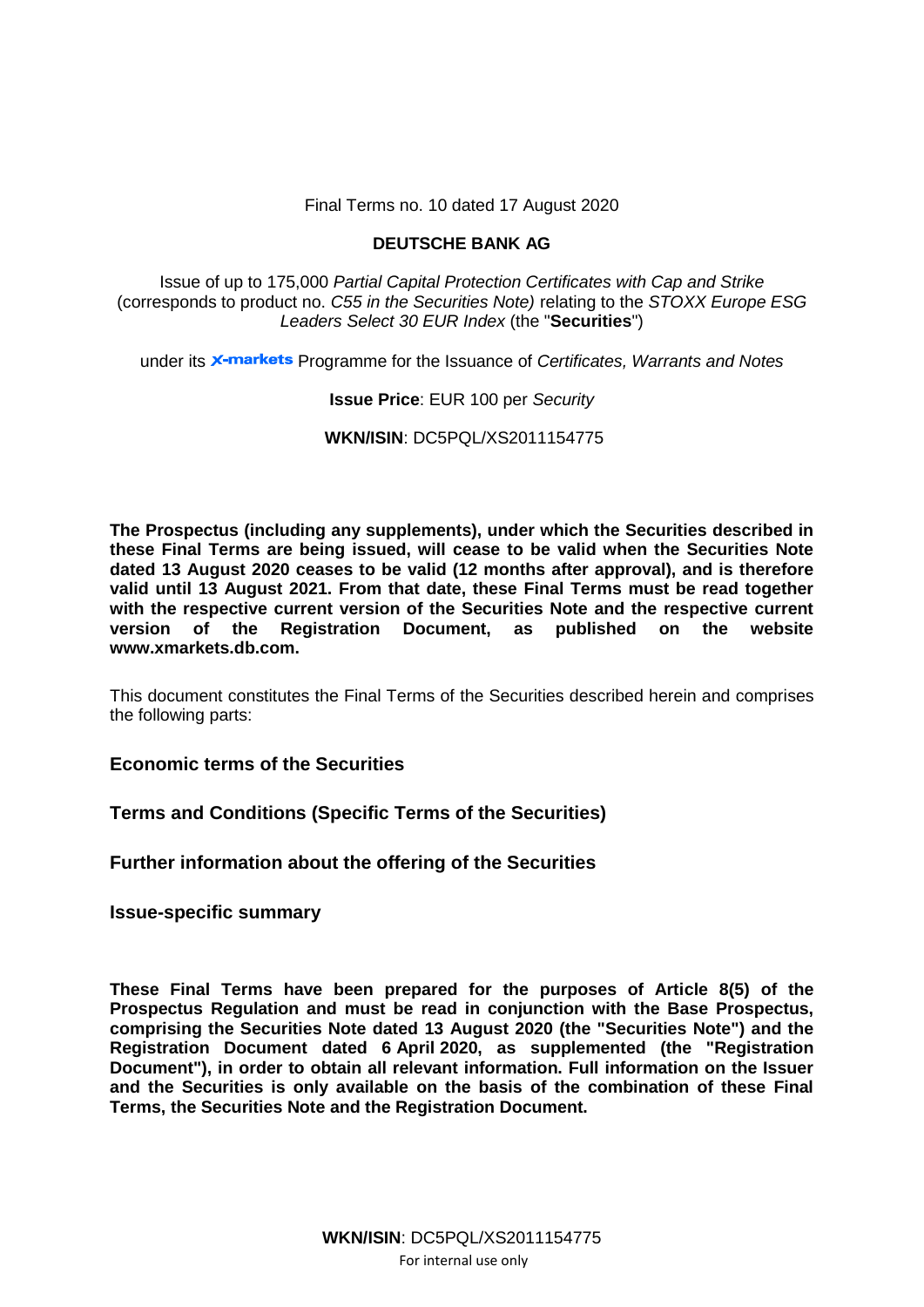**The Securities Note dated 13 August 2020, the Registration Document dated 6 April 2020, any supplements to the Base Prospectus or the Registration Document, and the Final Terms are published, in accordance with Article 21(2)(a) of the Prospectus Regulation, in electronic form on the Issuer's website [\(www.xmarkets.db.com\)](http://www.xmarkets.db.com/).**

**In addition, the Securities Note dated 13 August 2020 and the Registration Document dated 6 April 2020 and any supplements to the Base Prospectus or the Registration Document shall be available free of charge at the registered office of the Issuer, Deutsche Bank AG, Mainzer Landstrasse 11-17, 60329 Frankfurt am Main, and its Milan branch, Via Filippo Turati 27, 20121 Milan, Italy.**

## **A summary of the individual issuance is annexed to the Final Terms.**

Terms not otherwise defined herein shall have the meaning given in the General Conditions of the Securities set out in the Terms and Conditions.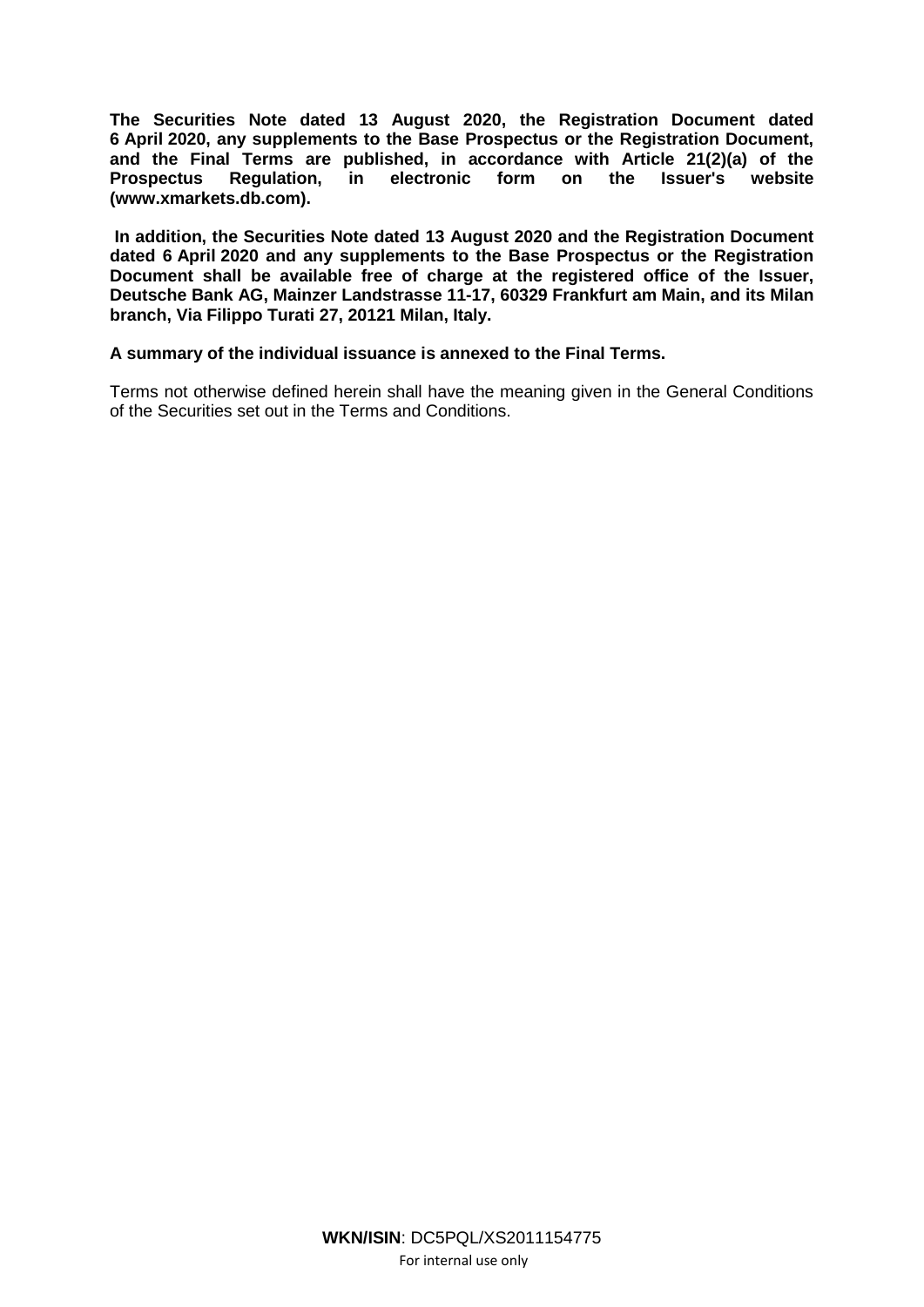# **Economic terms of the Securities**

The following description of the Security explains the economic terms of the Security and its characteristics.

# **Product No. C55: Partial Capital Protection Certificate with Cap and Strike**

The Partial Capital Protection Certificate with Cap and Strike is capital protected at maturity at a percentage or an amount specified in the Final Terms and linked to the performance of the Underlying. This partial capital protection means that redemption of the Partial Capital Protection Certificate with Cap and Strike at maturity is promised at the percentage of the Initial Issue Price or an amount specified in the Final Terms. The redemption, which will not take place until maturity, is not guaranteed by a third party, but solely assured by the Issuer and is therefore dependent on the Issuer's ability to meet its payment obligations.

1. Coupon payments

If Coupon Payment is specified to apply in the Final Terms, the Certificate is, as specified in the Final Terms, either fixed-rate and pays a fixed Coupon on the Coupon Payment Date or on the Coupon Payment Dates or it is floating-rate and investors receive variable Coupon Payments on the respective Coupon Payment Date or on the respective Coupon Payment Dates during the term. The amount of these variable Coupon Payments depends on the development of a Reference Rate, plus or, as the case may be, minus a Margin equal to a predetermined percentage, if specified in the Final Terms. The Coupon shall equal a maximum of the Maximum Coupon and/or a minimum of the Minimum Coupon, if specified in the Final Terms.

2. Redemption at maturity

Investors receive a minimum of the Partial Capital Protection Amount and a maximum of the Maximum Amount on the Settlement Date.

- a) If the Final Reference Level is as specified in the Final Terms either (i) above or (ii) equal to or above the Cap, investors receive the Maximum Amount on the Settlement Date.
- b) If the Final Reference Level is, as specified in the Final Terms, either (i) above or (ii) equal to or above the Strike, but, as specified in the Final Terms, either (i) below or (ii) equal to or below the Cap, investors participate in both the positive and the negative performance of the Underlying at maturity, based on the Initial Reference Level and taking into account the Participation Factor, if specified in the Final Terms, with negative performance being taken into account only down to the level of the Strike.
- c) If the Final Reference Level is, as specified in the Final Terms, either (i) below or (ii) equal to or below the Strike, investors receive the Partial Capital Protection Amount on the Settlement Date.

In return for the partial capital protection, investors limit their possible return to the Maximum Amount.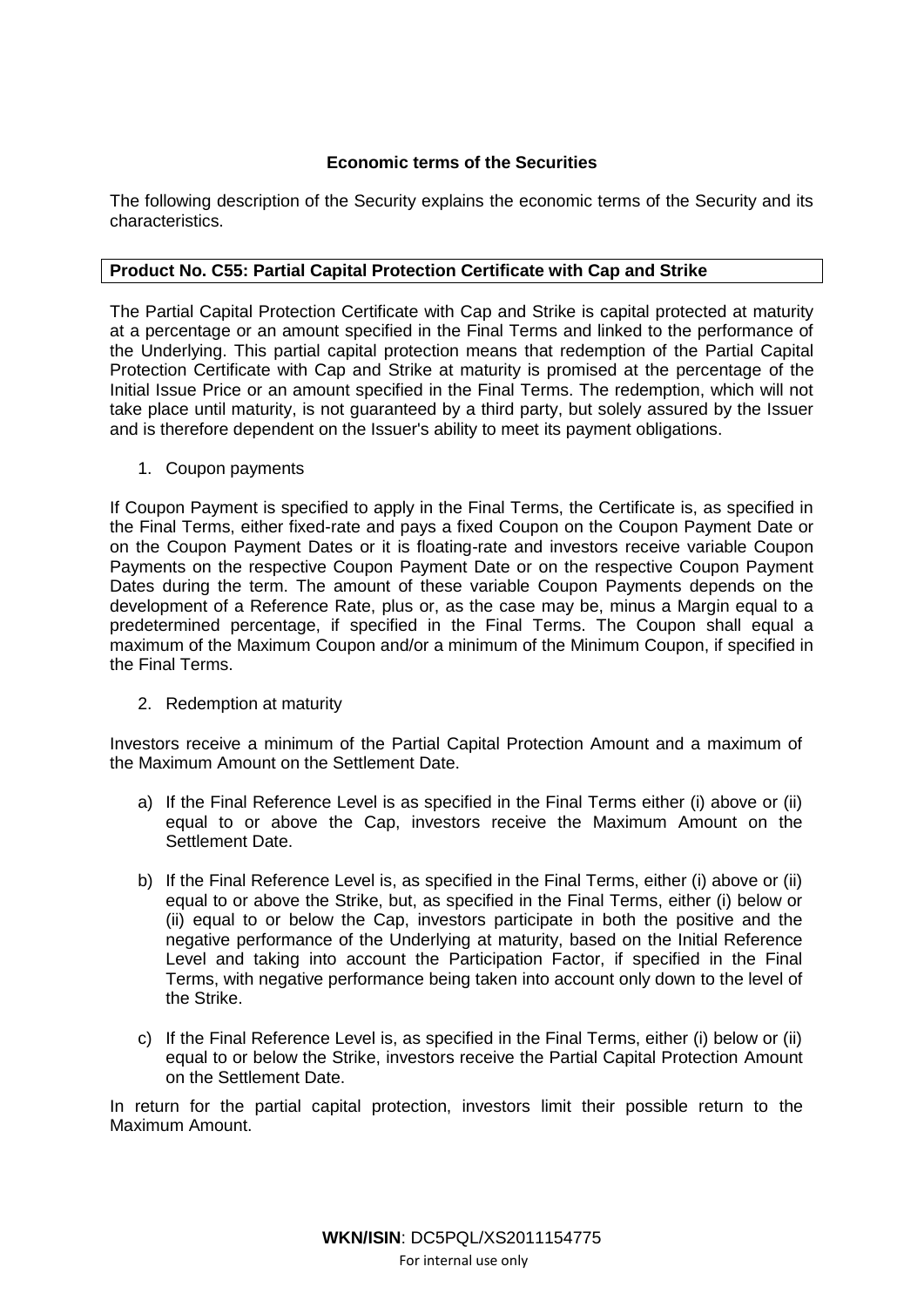# **Terms and Conditions**

The following "**Specific Terms of the Securities**" relating to the Securities shall, for the relevant Series of Securities, complete and put in concrete terms the General Conditions of the Securities for the purposes of such Series of Securities. The Specific Terms of the Securities and the General Conditions of the Securities together constitute the "**Terms and Conditions**" of the relevant Securities.

| <b>Security Type</b>               | Certificate / Partial Capital Protection Certificate with Cap and Strike                                |  |
|------------------------------------|---------------------------------------------------------------------------------------------------------|--|
|                                    | <b>Green Securities</b>                                                                                 |  |
| <b>ISIN</b>                        | XS2011154775                                                                                            |  |
| <b>WKN</b>                         | DC5PQL                                                                                                  |  |
| Common Code                        | 201115477                                                                                               |  |
| <b>Issuer</b>                      | Deutsche Bank AG, Frankfurt am Main                                                                     |  |
| Number of the<br><b>Securities</b> | up to 175,000 Securities at EUR 100.00 each with an aggregate nominal<br>amount of up to EUR 17,500,000 |  |
| <b>Issue Price</b>                 | EUR 100 per Certificate                                                                                 |  |
| <b>Issue Date</b>                  | 30 September 2020                                                                                       |  |
| Nominal Amount                     | EUR 100 per Certificate                                                                                 |  |
| <b>Calculation Agent</b>           | The Issuer                                                                                              |  |
| Underlying                         | Type: Index                                                                                             |  |
|                                    | Name: STOXX Europe ESG Leaders Select 30 EUR Index                                                      |  |
|                                    | Index Sponsor: STOXX Limited                                                                            |  |
|                                    | Bloomberg Page: SEESGSEP <index></index>                                                                |  |
|                                    | RIC: .SEESGSEP                                                                                          |  |
|                                    | Reference Source: as defined in §5(5)(i) of the General Conditions                                      |  |
|                                    | Multi-Exchange Index: applicable                                                                        |  |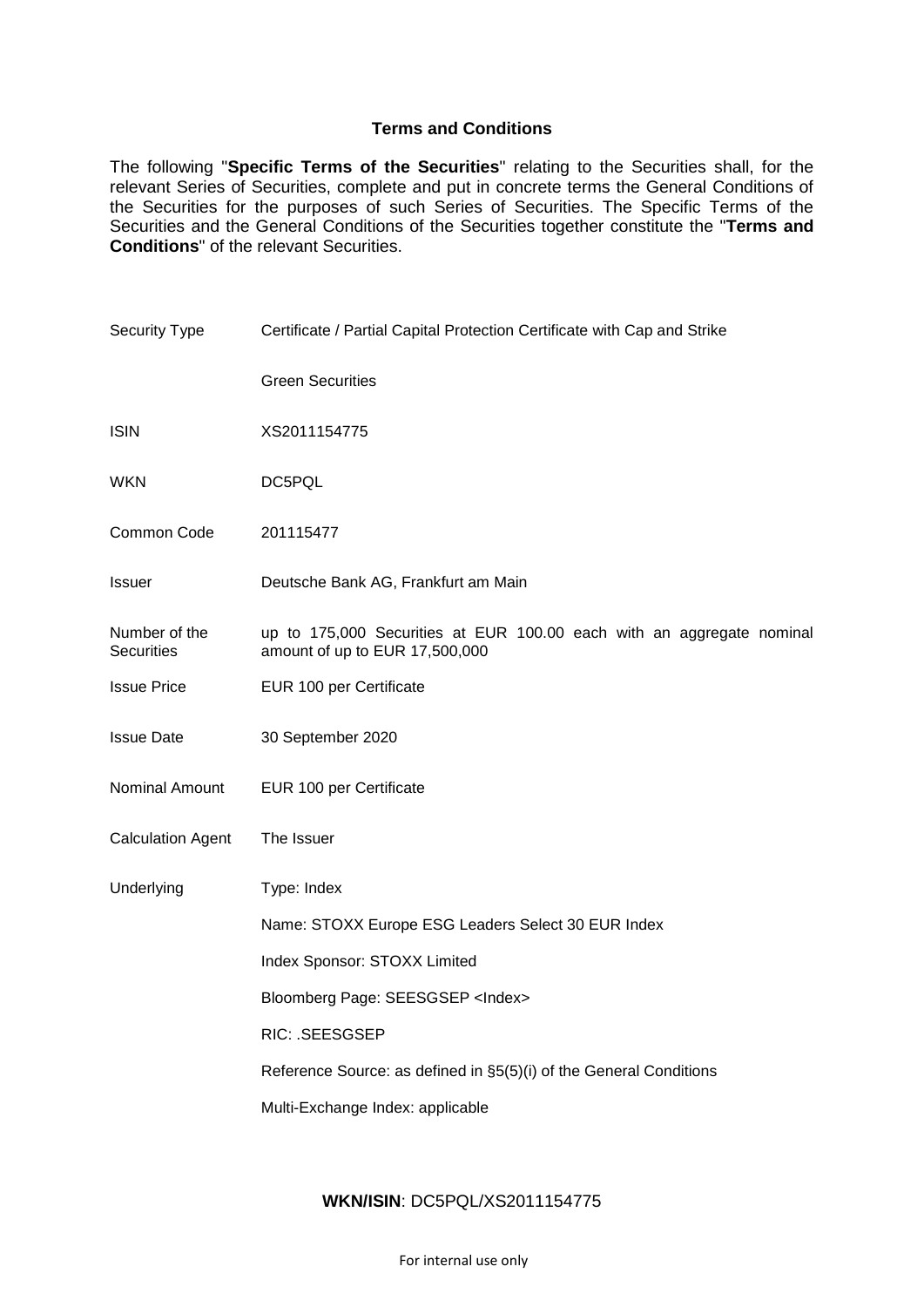|                                      | Related Exchange: as defined in §5(5)(j) of the General Conditions                                                                                                                                                       |
|--------------------------------------|--------------------------------------------------------------------------------------------------------------------------------------------------------------------------------------------------------------------------|
|                                      | Reference Currency: EUR                                                                                                                                                                                                  |
| Settlement                           | <b>Cash Settlement</b>                                                                                                                                                                                                   |
| Initial Reference<br>Level           | The Reference Level on the Initial Valuation Date                                                                                                                                                                        |
| <b>Final Reference</b><br>Level      | The Reference Level on the Valuation Date                                                                                                                                                                                |
| Reference Level                      | In respect of any day, an amount (which shall be deemed to be a monetary<br>value in the Settlement Currency) equal to the Relevant Reference Level Value<br>on such day quoted by or published on the Reference Source. |
| Relevant<br>Reference Level<br>Value | The official closing level of the Underlying on the Reference Source                                                                                                                                                     |
| Initial Valuation<br>Date            | 28 September 2020                                                                                                                                                                                                        |
| <b>Valuation Date</b>                | 26 September 2024                                                                                                                                                                                                        |
| Maximum Amount                       | <b>EUR 120</b>                                                                                                                                                                                                           |
| Settlement Date                      | 30 September 2024 or, if such day is not a Business Day, the Settlement Date is<br>postponed to the next day which is a Business Day.                                                                                    |
| Coupon Payment                       | Coupon Payment does not apply                                                                                                                                                                                            |

# **General Definitions Applicable to Certificates**

|  | <b>Strike</b> | 85 per cent. of the Initial Reference Level |
|--|---------------|---------------------------------------------|
|--|---------------|---------------------------------------------|

Cap 120 per cent. of the Initial Reference Level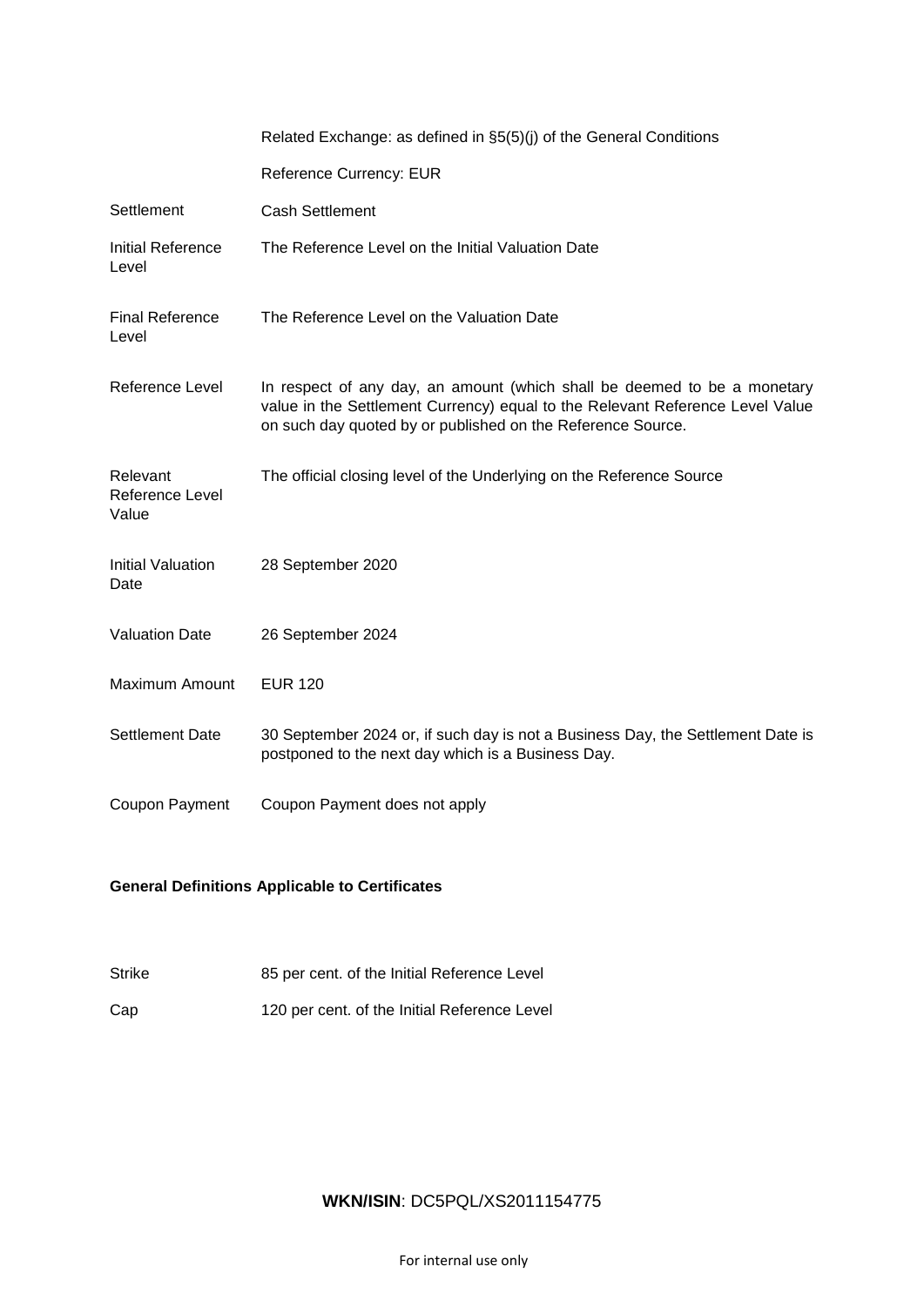# **Product No. C55: Partial Capital Protection Certificate with Cap and Strike**

| Cash Amount                                        | (a) If the Final Reference Level is less than the Strike, the Partial Capital<br><b>Protection Amount;</b>                                                                                                                                                                                                                                                                                                                                 |
|----------------------------------------------------|--------------------------------------------------------------------------------------------------------------------------------------------------------------------------------------------------------------------------------------------------------------------------------------------------------------------------------------------------------------------------------------------------------------------------------------------|
|                                                    | (b) if the Final Reference Level is equal to or above the Strike, but below<br>the Cap, an amount equal to the sum of (i) EUR 100 and (ii) the product<br>of EUR 100 and the difference of $(x)$ and $(y)$ where                                                                                                                                                                                                                           |
|                                                    | $(x)$ is the quotient of:                                                                                                                                                                                                                                                                                                                                                                                                                  |
|                                                    | (A) the Final Reference Level (as numerator) and                                                                                                                                                                                                                                                                                                                                                                                           |
|                                                    | (B) the Initial Reference Level (as denominator); and                                                                                                                                                                                                                                                                                                                                                                                      |
|                                                    | $(y)$ is 1;                                                                                                                                                                                                                                                                                                                                                                                                                                |
|                                                    | (c) if the Final Reference Level is equal to or above the Cap, the Maximum<br>Amount.                                                                                                                                                                                                                                                                                                                                                      |
|                                                    | provided that the Cash Amount will not be greater than the Maximum Amount.                                                                                                                                                                                                                                                                                                                                                                 |
| <b>Partial Capital</b><br><b>Protection Amount</b> | 85 percent of the Issue Price.                                                                                                                                                                                                                                                                                                                                                                                                             |
|                                                    | Further Definitions Applicable to the Securities                                                                                                                                                                                                                                                                                                                                                                                           |
| Type of Exercise                                   | European Style                                                                                                                                                                                                                                                                                                                                                                                                                             |
| <b>Exercise Date</b>                               | the Valuation Date                                                                                                                                                                                                                                                                                                                                                                                                                         |
| <b>Automatic Exercise</b>                          | Automatic Exercise is applicable.                                                                                                                                                                                                                                                                                                                                                                                                          |
| Settlement<br>Currency                             | <b>EUR</b>                                                                                                                                                                                                                                                                                                                                                                                                                                 |
| <b>Business Day</b>                                | A day on which the Trans-European Automated Real-time Gross settlement<br>Express Transfer (TARGET2) system (or any successor thereto) is open, and<br>on which commercial banks and foreign exchange markets settle payments in<br>the Business Day Location(s) specified in the Specific Terms of the Securities<br>and on which each relevant Clearing Agent settles payments. Saturday and<br>Sunday are not considered Business Days. |
| <b>Business Day</b><br>Locations                   | Frankfurt am Main and London                                                                                                                                                                                                                                                                                                                                                                                                               |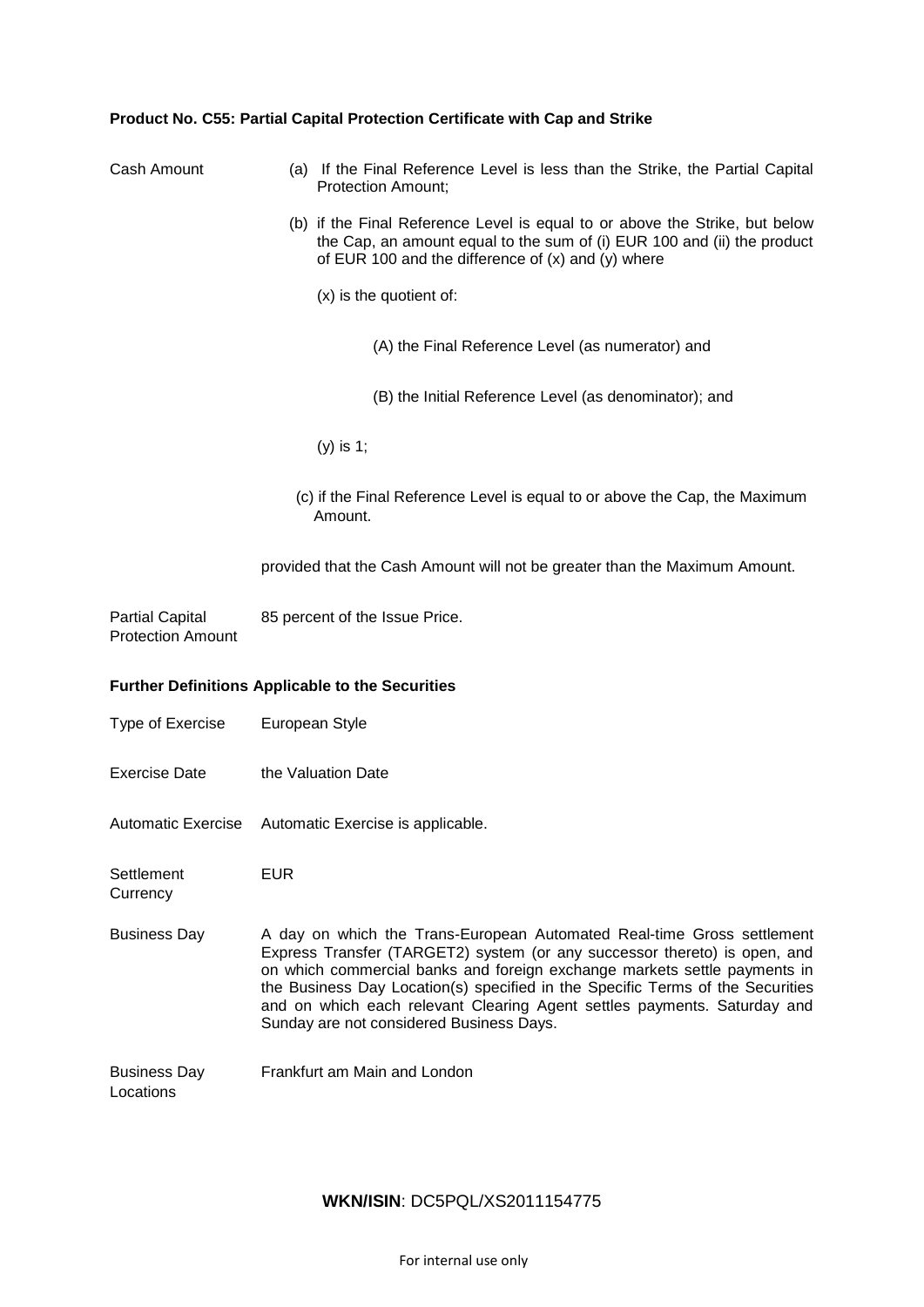| Minimum<br>Redemption<br>Amount Payable | Applicable.                                                                          |
|-----------------------------------------|--------------------------------------------------------------------------------------|
| Minimum<br>Redemption<br>Amount         | 85% of the Nominal Amount per Certificate                                            |
| Form of Securities                      | Global Security in bearer form                                                       |
| <b>Clearing Agent</b>                   | Euroclear Bank S.A./N.V., 1 boulevard Albert II, 1210 Bruxelles, Belgium             |
|                                         | Clearstream Banking Luxembourg S.A., 42 avenue John F. Kennedy, L-1855<br>Luxembourg |
| Governing Law                           | German law                                                                           |

# **WKN/ISIN**: DC5PQL/XS2011154775

For internal use only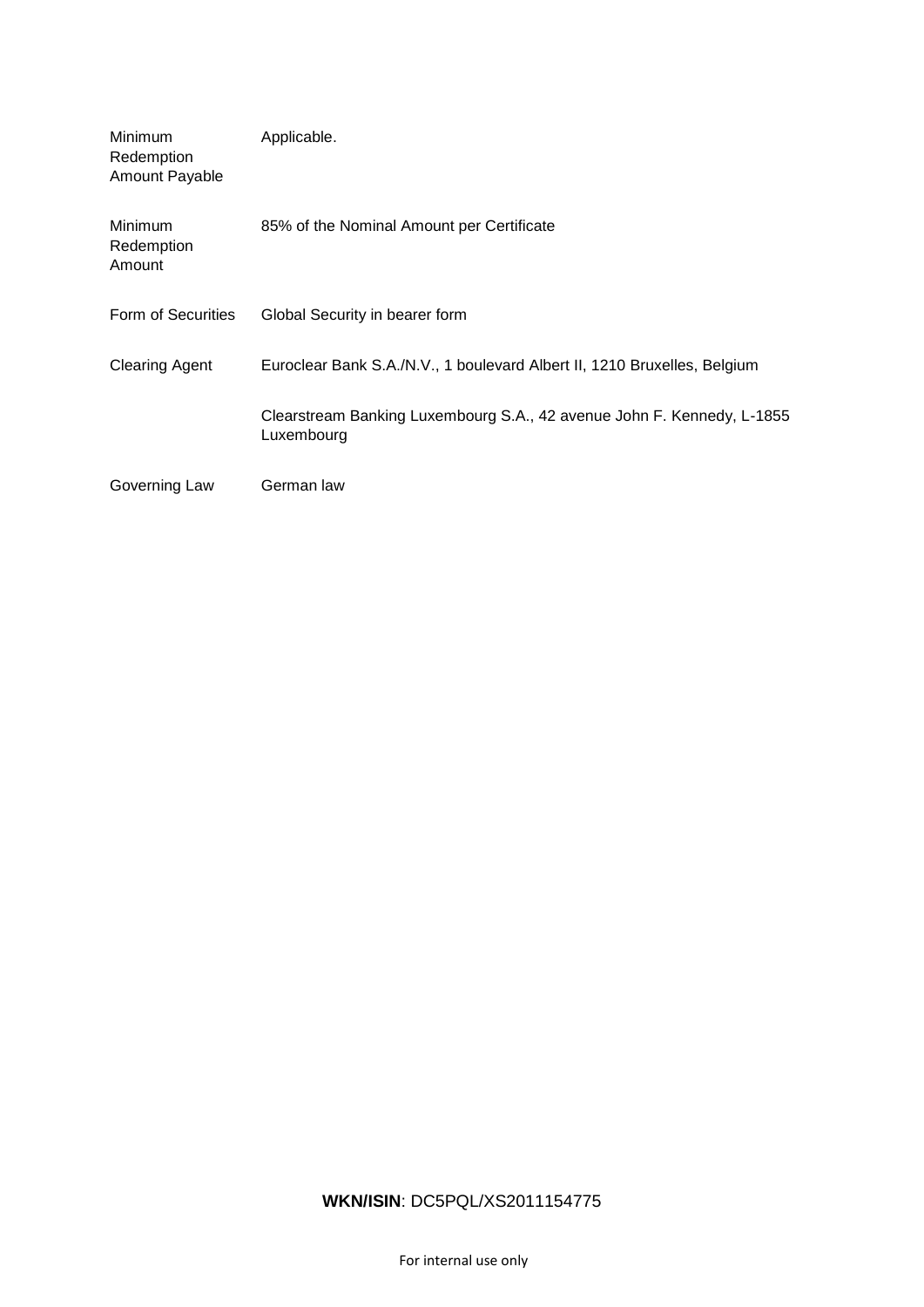# **Further information about the offering of the Securities**

# **Listing and trading**

| Listing and trading                                           | Application will be made to admit to trading the<br>Securities on the multilateral trading facility (MTF)<br>EuroTLX of EuroTLX SIM S.p.A., which is not a<br>regulated market for the purposes of Directive<br>2014/65/EU (as amended).                                                                                                                                                                                                                                                                                                                                                                                                                                         |
|---------------------------------------------------------------|----------------------------------------------------------------------------------------------------------------------------------------------------------------------------------------------------------------------------------------------------------------------------------------------------------------------------------------------------------------------------------------------------------------------------------------------------------------------------------------------------------------------------------------------------------------------------------------------------------------------------------------------------------------------------------|
|                                                               | No application has been made to admit the Securities to<br>the regulated market of any exchange.                                                                                                                                                                                                                                                                                                                                                                                                                                                                                                                                                                                 |
| Minimum trade size                                            | One Security                                                                                                                                                                                                                                                                                                                                                                                                                                                                                                                                                                                                                                                                     |
| Estimate of total expenses related to<br>admission to trading | EUR 3,000                                                                                                                                                                                                                                                                                                                                                                                                                                                                                                                                                                                                                                                                        |
| <b>Offering of Securities</b>                                 |                                                                                                                                                                                                                                                                                                                                                                                                                                                                                                                                                                                                                                                                                  |
| Investor minimum subscription amount                          | One Security                                                                                                                                                                                                                                                                                                                                                                                                                                                                                                                                                                                                                                                                     |
| Investor maximum subscription amount                          | Not Applicable                                                                                                                                                                                                                                                                                                                                                                                                                                                                                                                                                                                                                                                                   |
| The subscription period                                       | Applications to subscribe for the Securities may be<br>made through the Distributor from 17 August 2020<br>(inclusively) until the "Primary Market End Date" which<br>is 24 September 2020 (inclusively) (subject to<br>adjustment) during the hours in which banks are<br>generally open for business in Italy, except for the "door-<br>to-door" offer for which the Subscription Period will be<br>from, and including, 17 August 2020 to, and including,<br>17 September 2020 and except for the offer using<br>"distance marketing techniques" for which<br>the<br>Subscription Period will be from, and including, 17<br>August 2020 to, and including, 10 September 2020. |
|                                                               | The Issuer reserves the right for any reason to reduce<br>the number of Securities offered.                                                                                                                                                                                                                                                                                                                                                                                                                                                                                                                                                                                      |
|                                                               | In the event that during the Subscription Period the<br>requests exceed the amount of the offer destined to<br>prospective investors equal to the maximum aggregate<br>nominal amount, the Issuer may proceed to early<br>terminate the Subscription Period and may immediately<br>suspend the acceptance of further requests.                                                                                                                                                                                                                                                                                                                                                   |
|                                                               | Any such change or any amendment to the Subscription<br>Period will be communicated to investors by means of a<br>notice published on the website of the Issuer (www.it.x-<br>markets.db.com).                                                                                                                                                                                                                                                                                                                                                                                                                                                                                   |
| Cancellation of the issuance of the<br><b>Securities</b>      | The Issuer reserves the right for any reason to cancel<br>the issuance of the Securities.                                                                                                                                                                                                                                                                                                                                                                                                                                                                                                                                                                                        |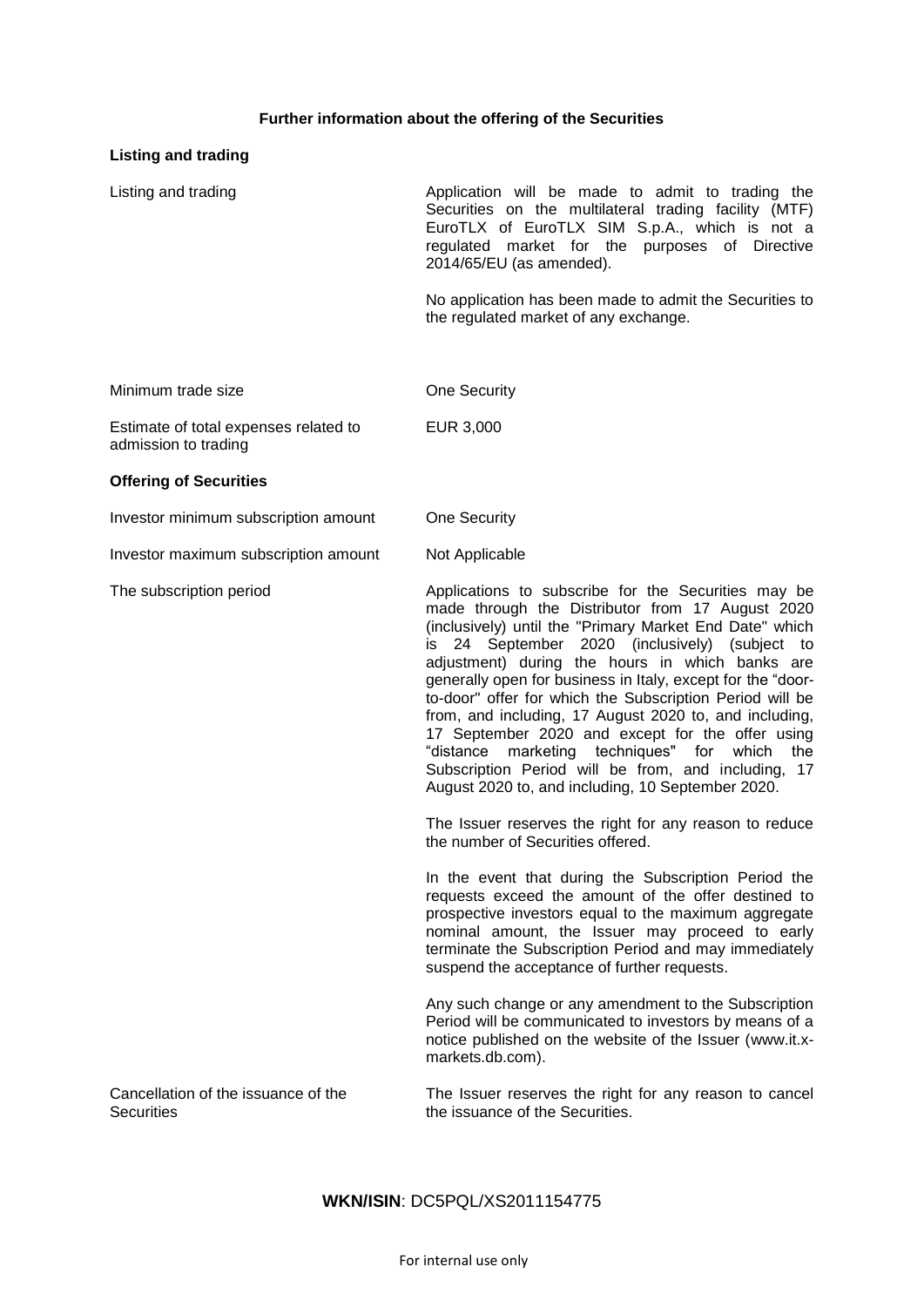|                                                                                                                     | Any such decision will be communicated to investors by<br>means of a notice published on the website of the Issuer<br>(www.it.x-markets.db.com).                                                                                                                                                                                                          |
|---------------------------------------------------------------------------------------------------------------------|-----------------------------------------------------------------------------------------------------------------------------------------------------------------------------------------------------------------------------------------------------------------------------------------------------------------------------------------------------------|
|                                                                                                                     | For the avoidance of doubt, if any application has been<br>made by a potential investor and the Issuer exercises<br>such a right, each such potential investor shall not be<br>entitled to subscribe or otherwise purchase any<br>Securities.                                                                                                             |
| Early closing of the subscription period of<br>the Securities                                                       | The Issuer reserves the right for any reason to close the<br>Subscription Period early.                                                                                                                                                                                                                                                                   |
|                                                                                                                     | Any such decision will be communicated to investors by<br>means of a notice published on the website of the Issuer<br>(www.it.x-markets.db.com)                                                                                                                                                                                                           |
| Conditions to which the offer is subject:                                                                           | Offers of the Securities are conditional on and subject to<br>admission to listing being obtained by the Issue Date<br>otherwise the offer will be deemed withdrawn and the<br>issuance cancelled.                                                                                                                                                        |
| Description of the application process:                                                                             | Applications for the Securities can be made in Italy at<br>participating branches of a Distributor.                                                                                                                                                                                                                                                       |
|                                                                                                                     | Applications will be in accordance with the relevant<br>Distributor's usual procedures, notified to investors by<br>the relevant Distributor                                                                                                                                                                                                              |
|                                                                                                                     | Prospective investors will not be required to enter into<br>any contractual arrangements directly with the Issuer<br>relating to the subscription for the Securities                                                                                                                                                                                      |
| Description of possibility to reduce<br>subscriptions and manner for refunding<br>excess amount paid by applicants: | Not applicable                                                                                                                                                                                                                                                                                                                                            |
| Details of the method and time limits for<br>paying up and delivering the Securities:                               | Investors will be notified by the Issuer or the relevant<br>financial intermediary of their allocations of Securities<br>and the settlement arrangements in respect thereof. The<br>Securities will be issued on the Issue Date and the<br>Securities will be delivered on the Value Date against<br>payment to the Issuer of the net subscription price. |
| Manner in and date on which results of the<br>offer are to be made public:                                          | The Issuer will in its sole discretion determine the final<br>amount of Securities to be issued (which will be<br>dependent on the outcome of the offer), up to a limit of<br>175,000 Securities                                                                                                                                                          |
|                                                                                                                     | The precise number of Securities to be issued will be<br>published on the website of the Issuer (www.it.x-<br>markets.db.com) on or around the Issue Date                                                                                                                                                                                                 |
|                                                                                                                     | The results of the offer will be available from the<br>Distributor following the Subscription Period and prior to                                                                                                                                                                                                                                         |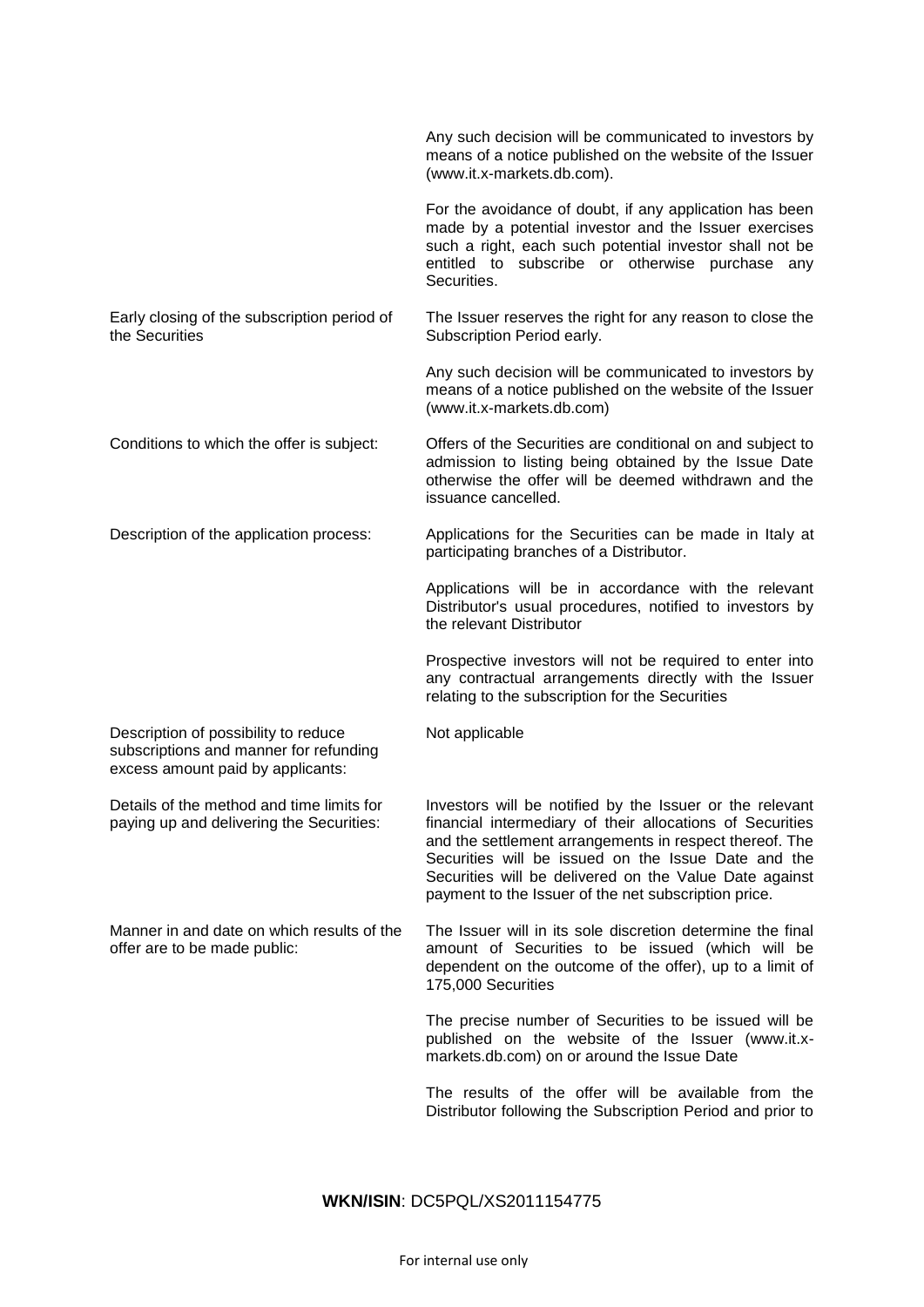## the Issue Date

Procedure for exercise of any right of preemption, negotiability of subscription rights and treatment of subscription rights not exercised:

Categories of potential investors to which the Securities are offered and whether tranche(s) have been reserved for certain countries:

Process for notification to applicants of the amount allotted and the indication whether dealing may begin before notification is made:

Name(s) and address(es), to the extent known to the Issuer, of the placement agents in the various countries where the offer takes place.

Not applicable

Qualified investors within the meaning of the Prospectus Regulation and non-qualified investors

The Offer may be made in Italy to any person which complies with all other requirements for investment as set out in the Base Prospectus or otherwise determined by the Issuer and/or the relevant financial intermediaries. In other EEA countries, offers will only be made pursuant to an exemption under the Prospectus Regulation as implemented in such jurisdictions.

Each investor will be notified by the relevant Distributor of its allocation of Securities after the end of the Subscription Period and before the Issue Date

No dealings in the Security may take place prior to the Issue Date

Deutsche Bank S.p.A. of Piazza del Calendario 3, 20126, Milan, Italy (a "**Distributor**" and together with any other entities appointed as a distributor in respect of the Securities during the Subscription Period, the "**Distributors**").

The Issuer reserves the right to appoint other distributors during the Subscription Period, which will be communicated to investors by means of a notice published on the website of the Issuer (www.it.xmarkets.db.com).

Deutsche Bank S.p.A. will act as lead manager of the placement syndicate (*Responsabile del Collocamento*  as defined under article 93-bis of the Financial Services Act) (the "Lead Manager").

Consent to use of Prospectus: The Issuer consents to the use of the Prospectus by the following financial intermediary (individual consent): Deutsche Bank S.p.A. of Piazza del Calendario 3, 20126, Milan, Italy.

> Individual consent to the later resale and final placement of the Securities by the financial intermediaries is given in relation to Italy.

> The subsequent resale or final placement of Securities by financial intermediaries can be made during the period from 17 August 2020 (inclusively) until 24 September 2020 (inclusively) and as long as this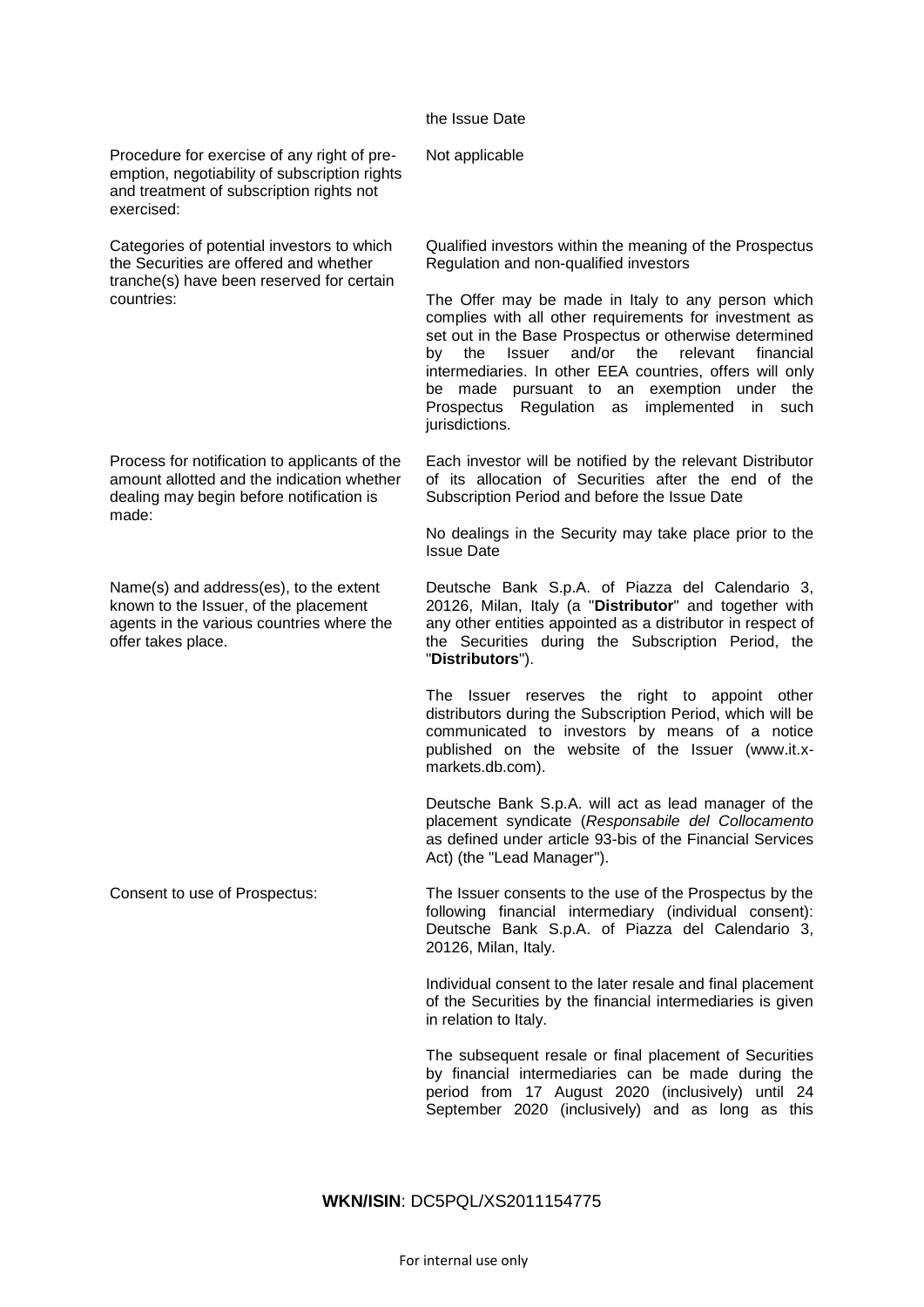Prospectus is valid in accordance with Article 12 of the Prospectus Regulation.

| Fees                                                                          |                                                                                                                                                                                                                                                                                                                                                                                                                                                                                                                                                                                                                                                                                                                                                        |                                                                                                                                                                                                                                                                                                                                                                    |  |
|-------------------------------------------------------------------------------|--------------------------------------------------------------------------------------------------------------------------------------------------------------------------------------------------------------------------------------------------------------------------------------------------------------------------------------------------------------------------------------------------------------------------------------------------------------------------------------------------------------------------------------------------------------------------------------------------------------------------------------------------------------------------------------------------------------------------------------------------------|--------------------------------------------------------------------------------------------------------------------------------------------------------------------------------------------------------------------------------------------------------------------------------------------------------------------------------------------------------------------|--|
| Fees paid by the Issuer to the distributor                                    |                                                                                                                                                                                                                                                                                                                                                                                                                                                                                                                                                                                                                                                                                                                                                        |                                                                                                                                                                                                                                                                                                                                                                    |  |
| <b>Trailer Fee</b>                                                            | Not applicable                                                                                                                                                                                                                                                                                                                                                                                                                                                                                                                                                                                                                                                                                                                                         |                                                                                                                                                                                                                                                                                                                                                                    |  |
| <b>Placement Fee</b>                                                          | up to 4.00 per cent of the Issue Price                                                                                                                                                                                                                                                                                                                                                                                                                                                                                                                                                                                                                                                                                                                 |                                                                                                                                                                                                                                                                                                                                                                    |  |
| Fees charged by the Issuer to the<br>Securityholders post issuance            | Not applicable                                                                                                                                                                                                                                                                                                                                                                                                                                                                                                                                                                                                                                                                                                                                         |                                                                                                                                                                                                                                                                                                                                                                    |  |
| <b>Costs/Distribution Fees</b>                                                |                                                                                                                                                                                                                                                                                                                                                                                                                                                                                                                                                                                                                                                                                                                                                        |                                                                                                                                                                                                                                                                                                                                                                    |  |
| Amount of any expenses and taxes<br>specifically charged to the subscriber or | Ex-ante entry costs:                                                                                                                                                                                                                                                                                                                                                                                                                                                                                                                                                                                                                                                                                                                                   | <b>EUR 7.25</b>                                                                                                                                                                                                                                                                                                                                                    |  |
| purchaser:                                                                    | Ex-ante exit costs                                                                                                                                                                                                                                                                                                                                                                                                                                                                                                                                                                                                                                                                                                                                     | <b>EUR 1.00</b>                                                                                                                                                                                                                                                                                                                                                    |  |
|                                                                               | Ex-ante running costs on yearly basis: 0                                                                                                                                                                                                                                                                                                                                                                                                                                                                                                                                                                                                                                                                                                               |                                                                                                                                                                                                                                                                                                                                                                    |  |
|                                                                               | Other expenses and taxes: none                                                                                                                                                                                                                                                                                                                                                                                                                                                                                                                                                                                                                                                                                                                         |                                                                                                                                                                                                                                                                                                                                                                    |  |
| Determination of the price by the Issuer                                      | Both the Initial Issue Price of the Partial Capital<br>Protection Certificate with Cap and Strike and the bid<br>and ask prices quoted by the Issuer during its term are<br>based on the Issuer's internal pricing<br>models.<br>Accordingly, unlike in an on exchange trading, for<br>example for shares, the prices quoted during the term<br>are not based on supply and demand. The prices in<br>particular contain a margin which the Issuer determines<br>at its free discretion and which may cover, in addition to<br>the Issuer's proceeds, the costs of structuring, market<br>making and settlement of the Partial Capital Protection<br>Certificate with Cap and Strike, any applicable sales<br>costs (distribution fee) and other costs. |                                                                                                                                                                                                                                                                                                                                                                    |  |
| Distribution fee                                                              | the Initial Issue Price.                                                                                                                                                                                                                                                                                                                                                                                                                                                                                                                                                                                                                                                                                                                               | Placement fee: up to 4.00 per cent of the Issue Price.<br>The Issuer will either pay the placement fee from the<br>issue proceeds as a one-off turnover-related distribution<br>fee to the bank that sold the Partial Capital Protection<br>Certificate with Cap and Strike to the customer (principal<br>bank), or grant the latter a corresponding discount from |  |
| <b>Security ratings</b>                                                       |                                                                                                                                                                                                                                                                                                                                                                                                                                                                                                                                                                                                                                                                                                                                                        |                                                                                                                                                                                                                                                                                                                                                                    |  |
| Rating                                                                        | The Securities have not been rated.                                                                                                                                                                                                                                                                                                                                                                                                                                                                                                                                                                                                                                                                                                                    |                                                                                                                                                                                                                                                                                                                                                                    |  |
|                                                                               |                                                                                                                                                                                                                                                                                                                                                                                                                                                                                                                                                                                                                                                                                                                                                        |                                                                                                                                                                                                                                                                                                                                                                    |  |

**Interests of natural and legal persons involved in the issue**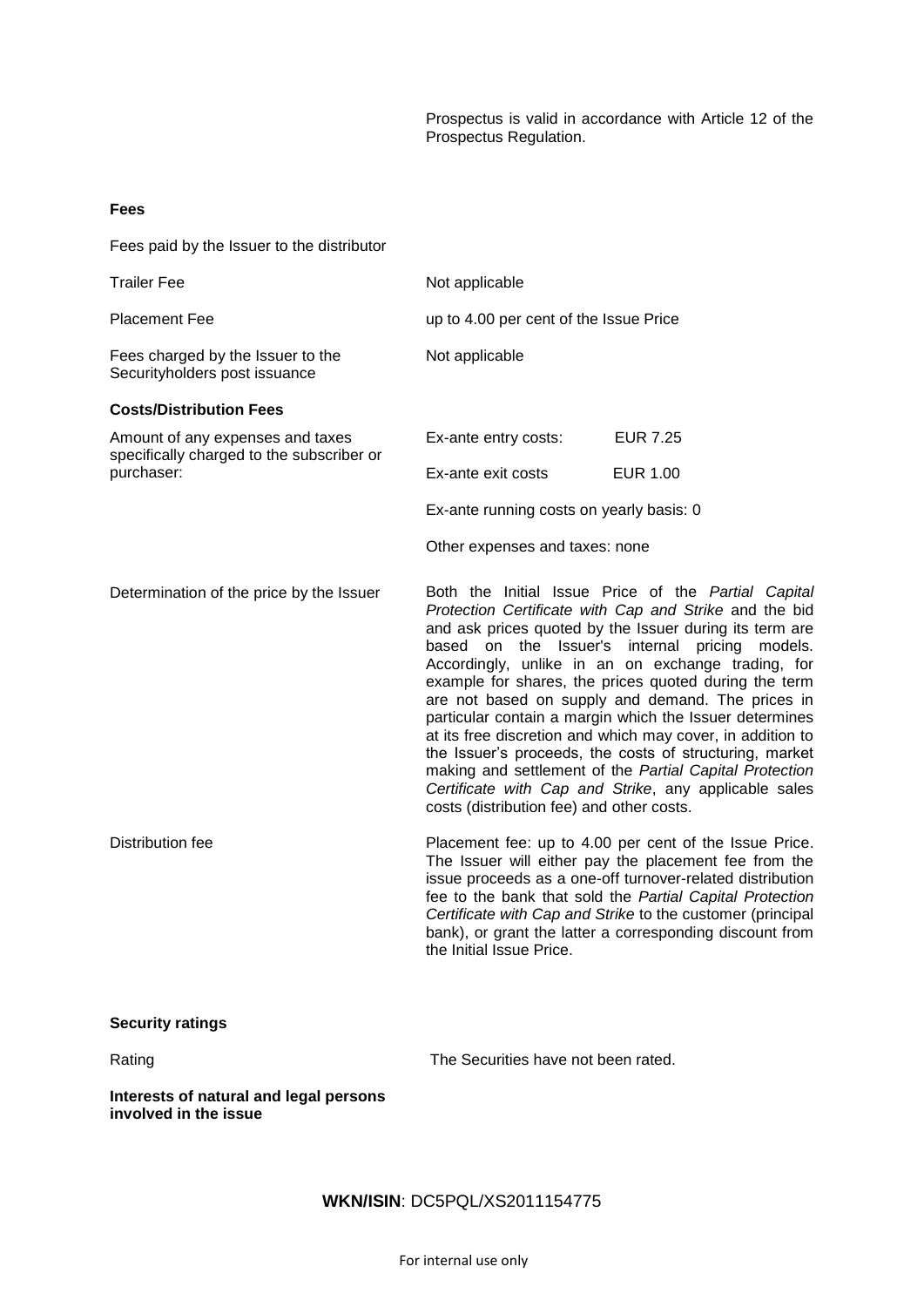Interests of natural and legal persons involved in the issue Save for the Distributor regarding the fees as set out under "Fees" above, so far as the Issuer is aware, no person involved in the issue of the Securities has an interest material to the offer.

## **Reasons for the Offer**

Reasons for the offer The Issuer intends to apply the proceeds from the offer of these Securities specifically to finance or refinance both loans to and investments in corporations, assets, projects and/or activities that promote climate-friendly, energy-efficient and other environmental purposes ("**Green Assets**")

## **Publication of notices**

Publication of notices Notices will, in deviation from §16(1) of the General Conditions of the Securities, be published on the website www.investment-products.db.com.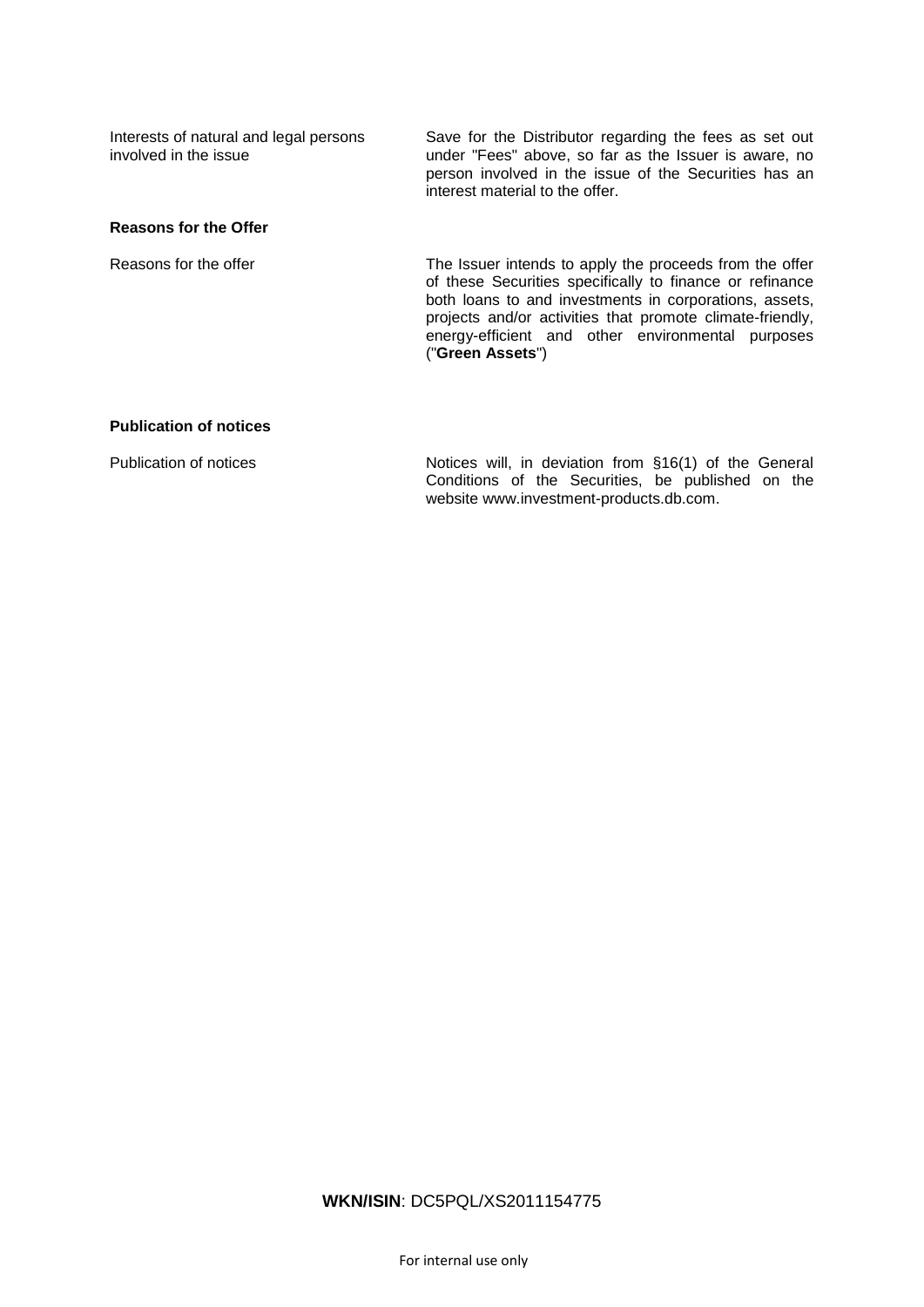## **Information relating to the Underlying**

Information on the Underlying, on the past and future performance of the Underlying and its volatility can be obtained on the public website on<http://www.stoxx.com/index.html> and on the Bloomberg page SDGP Index or Reuters page .SDGP.

As at the date of these Final Terms, STOXX Limited appears in the Register of administrators and benchmarks established and maintained by the European Securities and Markets Authority pursuant to Article 36 of the Regulation (EU) 2016/1011 of the European Parliament and of the Council of 8 June 2016 on indices used as benchmarks in financial instruments and financial contracts or to measure the performance of investment funds and amending Directives 2008/48/EC and 2014/17/EU and Regulation (EU) No 596/2014 ("**Benchmark Regulation**").

The sponsor of the, or each, index composing the Underlying also maintains an Internet Site at the following address where further information may be available free of charge in respect of the Underlying (including a description of the essential characteristics of the index, comprising, as applicable, the type of index, the method and formulas of calculation, a description of the individual selection process of the index components and the adjustment rules).

Index Sponsor: STOXX Limited

Internet Site of Index Sponsor: [www.stoxx.com/index.html](http://www.stoxx.com/index.html) 

## **Index Disclaimer:**

## **STOXX Europe ESG Leaders Select 30 EUR Index**

STOXX and its licensors (the "**Licensors**") have no relationship to the Issuer, other than the licensing of the STOXX Europe ESG Leaders Select 30 EUR Index and the related trademarks for use in connection with the Securities.

## **STOXX and its Licensors do not:**

- Sponsor, endorse, sell or promote the Securities.
- Recommend that any person invest in the Securities or any other securities.
- Have any responsibility or liability for or make any decisions about the timing, amount or pricing of Securities.
- Have any responsibility or liability for the administration, management or marketing of the Securities.
- Consider the needs of the Securities or the owners of the Securities in determining, composing or calculating the STOXX Europe ESG Leaders Select 30 EUR Index or have any obligation to do so.

**STOXX and its Licensors will not have any liability in connection with the Securities. Specifically, STOXX and its Licensors do not make any warranty, express or implied and disclaim any and all warranty about:**

- **The results to be obtained by the Securities, the owner of the Securities or any other person in connection with the use of the STOXX Europe ESG Leaders Select 30 EUR Index and the data included in the STOXX Europe ESG Leaders Select 30 EUR Index;**
- **The accuracy or completeness of the STOXX Europe ESG Leaders Select 30 EUR Index and its data;**
- **The merchantability and the fitness for a particular purpose or use of the STOXX Europe ESG Leaders Select 30 EUR Index and its data;**
- **STOXX and its Licensors will have no liability for any errors, omissions or interruptions in the STOXX Europe ESG Leaders Select 30 EUR Index or its data;**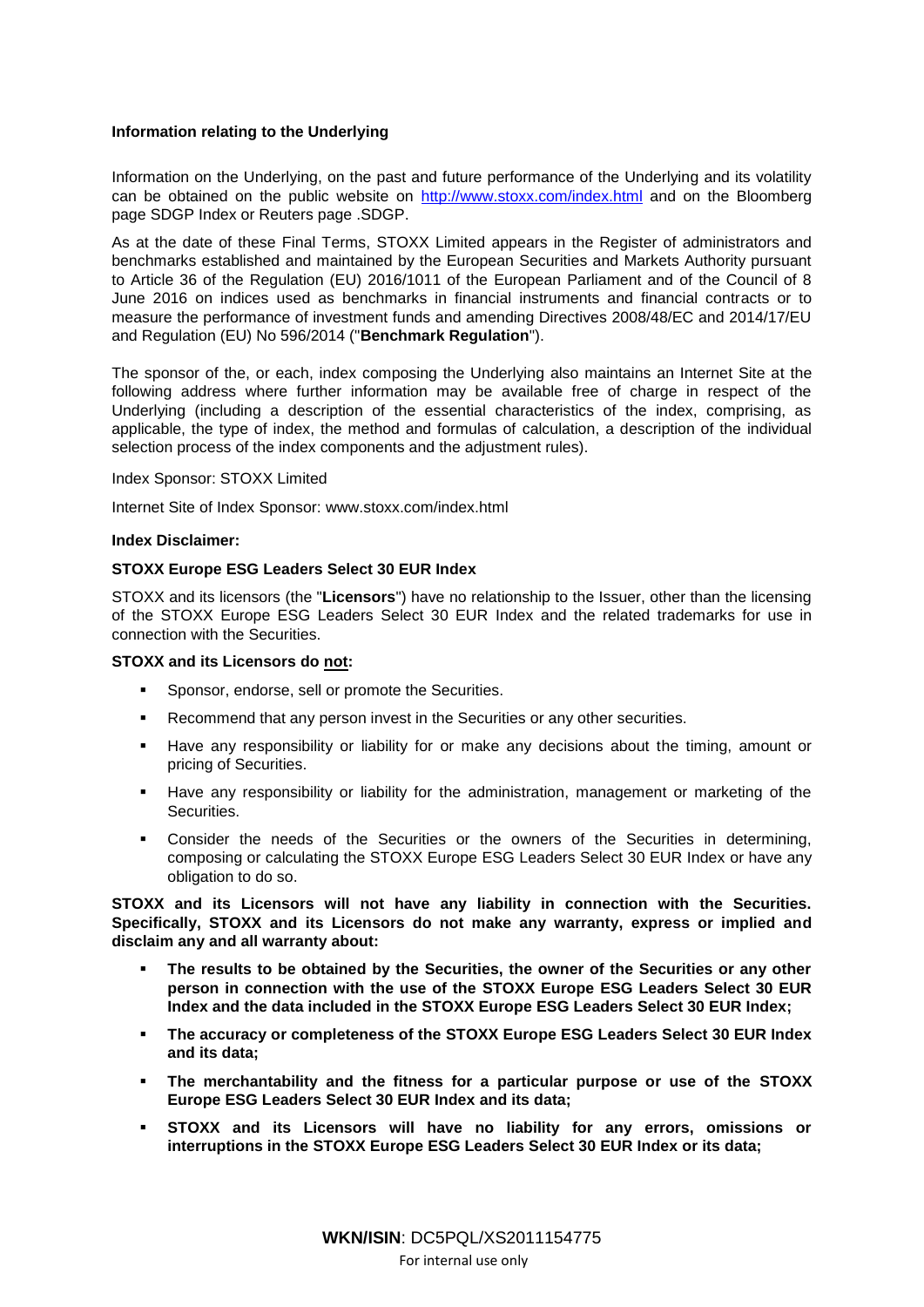**Under no circumstances will STOXX or its Licensors be liable for any lost profits or indirect, punitive, special or consequential damages or losses, even if STOXX or its Licensors knows that they might occur.**

**The licensing agreement between the Issuer and STOXX is solely for their benefit and not for the benefit of the owners of the Securities or any other third parties.**

## **Further information published by the Issuer**

The Issuer does not intend to provide any further information on the Underlying.

## **Country specific information:**

Agent in Italy The Agent in Italy is Deutsche Bank S.p.A. acting through its principal office in Milan being as at the Issue Date at the following address: Piazza del Calendario, 3 – 20126, Milan, Italy.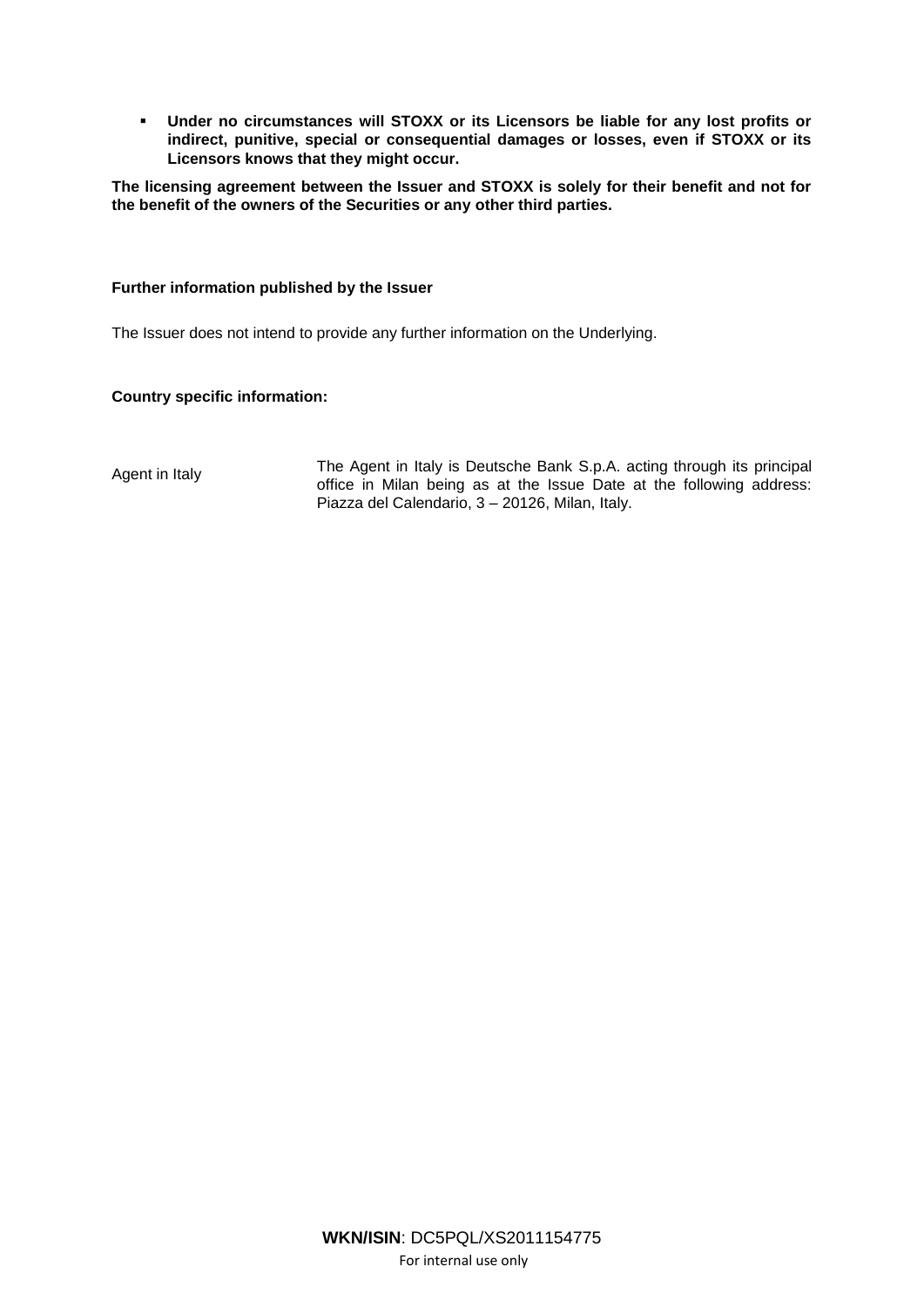#### **Annex to the Final Terms**

### **Issue-specific summary**

#### **Section A – Introduction containing warnings**

## **Warnings**

a) The summary should be read as an introduction to the Prospectus.

- b) Investors should base any decision to invest in the securities on a consideration of the Prospectus as a whole.
- c) Investors could lose all (total loss) or part of their invested capital.
- d) Where a claim relating to the information contained in the Prospectus is brought before a court, the plaintiff investors might, under national law, have to bear the costs of translating the Prospectus, including any supplements, as well as the corresponding Final Terms before the legal proceedings are initiated.
- e) Civil liability attaches only to those persons who have tabled and submitted the summary including any translation thereof, but only where the summary is misleading, inaccurate or inconsistent, when read together with the other parts of the Prospectus, or where it does not provide, when read together with the other parts of the Prospectus, key information in order to aid investors when considering whether to invest in such securities.
- f) You are about to purchase a product that is not simple and may be difficult to understand

#### **Introductory information**

#### **Name and international securities identification number**

The Certificates (the "**Securities**") offered under this Prospectus have the following securities identification numbers:

ISIN: XS2011154775

#### **Contact details of the issuer**

The Issuer (with Legal Entity Identifier (LEI) 7LTWFZYICNSX8D621K86) has its registered office at Taunusanlage 12, 60325 Frankfurt am Main, Federal Republic of Germany (telephone: +49-69-910-00).

### **Approval of the prospectus; competent authority**

The Prospectus consists of a Securities Notes and a Registration Document.

The Securities Note has been approved by the Commission de Surveillance du Secteur Financier ("**CSSF**") on 13 August 2020. The business address of the CSSF is: 283, route d'Arlon, L-1150 Luxembourg, Luxembourg (telephone: +352 (0)26 251-1).

The Registration Document has been approved by the Commission de Surveillance du Secteur Financier ("**CSSF**") on 6 April 2020. The business address of the CSSF is: 283, route d'Arlon, L-1150 Luxembourg, Luxembourg (telephone: +352 (0)26 251-1).

#### **Section B – Key information on the Issuer**

## **Who is the issuer of the securities?**

#### **Domicile and legal form of the issuer**

Deutsche Bank Aktiengesellschaft (commercial name: Deutsche Bank) is a banking institution and a stock corporation incorporated in Germany and accordingly operates in accordance with Germany law. The Legal Entity Identifier (LEI) of Deutsche Bank is 7LTWFZYICNSX8D621K86. The Bank has its registered office in Frankfurt am Main, Germany. It maintains its head office at Taunusanlage 12, 60325 Frankfurt am Main, Germany

### **Principal activities of the issuer**

The objects of Deutsche Bank, as laid down in its Articles of Association, include the transaction of all kinds of banking business, the provision of financial and other services and the promotion of international economic relations. The Bank may realise these objectives itself or through subsidiaries and affiliated companies. To the extent permitted by law, the Bank is entitled to transact all business and to take all steps which appear likely to promote the objectives of the Bank, in particular to acquire and dispose of real estate, to establish branches at home and abroad, to acquire, administer and dispose of participations in other enterprises, and to conclude enterprise agreements.

Deutsche Bank is organized into the following segments:

- Corporate Bank (CB);
- Investment Bank (IB);
- Private Bank (PB);

For internal use only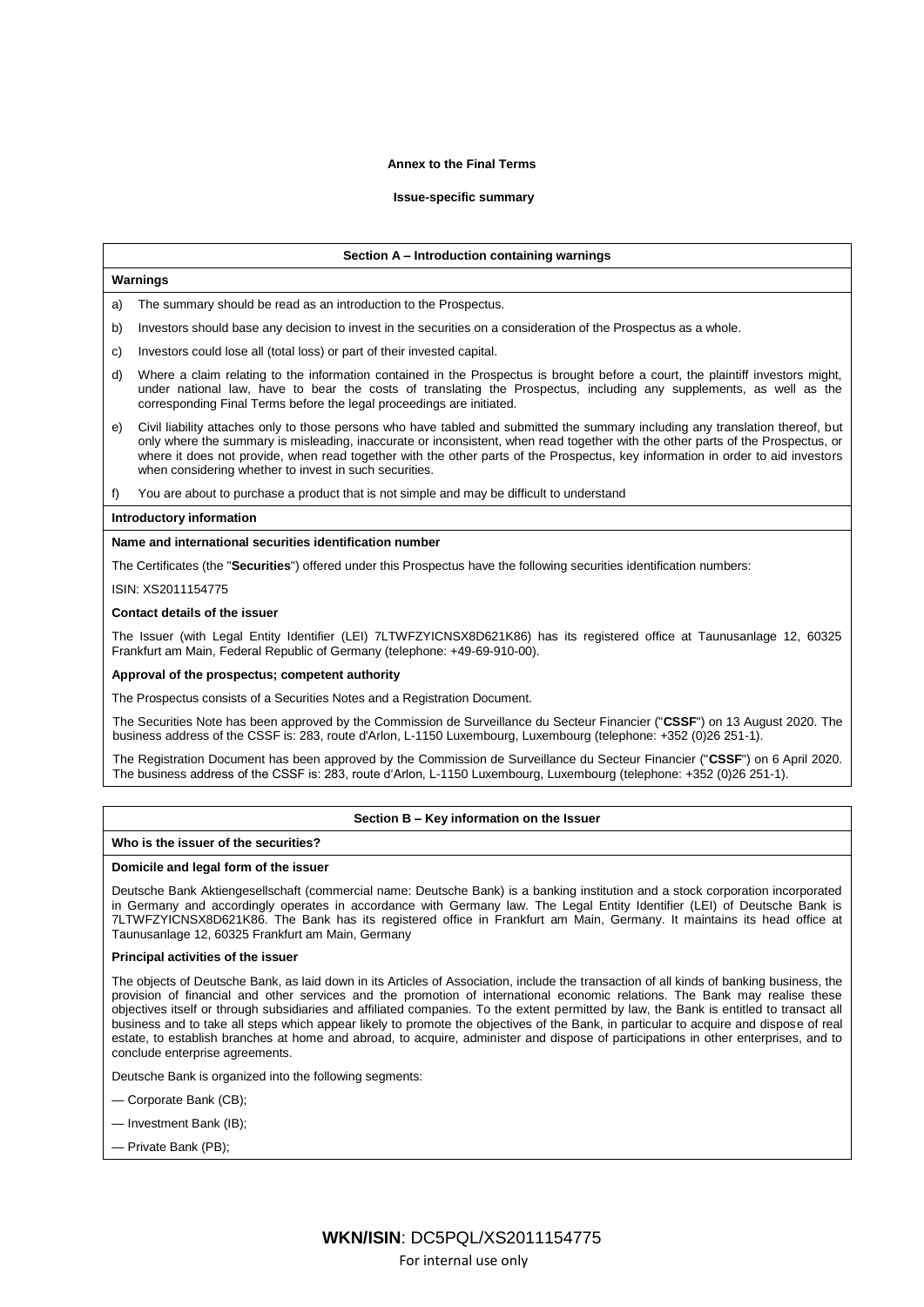- Asset Management (AM);
- Capital Release Unit (CRU); and
- Corporate & Other (C&O).

In addition, Deutsche Bank has a country and regional organizational layer to facilitate a consistent implementation of global strategies.

The Bank has operations or dealings with existing and potential customers in most countries in the world. These operations and dealings include working through:

- subsidiaries and branches in many countries;
- representative offices in many other countries; and
- one or more representatives assigned to serve customers in a large number of additional countries.

#### **Major shareholders of the issuer**

Deutsche Bank is neither directly nor indirectly majority-owned or controlled by any other corporation, by any government or by any other natural or legal person severally or jointly.

Pursuant to German law and Deutsche Bank's Articles of Association, to the extent that the Bank may have major shareholders at any time, it may not give them different voting rights from any of the other shareholders.

Deutsche Bank is not aware of arrangements which may at a subsequent date result in a change of control of the company.

The German Securities Trading Act (*Wertpapierhandelsgesetz*) requires investors in publicly-traded corporations whose investments reach certain thresholds to notify both the corporation and the German Federal Financial Supervisory Authority (*Bundesanstalt für Finanzdienstleistungsaufsicht*) of such change within four trading days. The minimum disclosure threshold is 3 per cent. of the corporation's issued voting share capital. To the Bank's knowledge, there are only six shareholders holding more than 3 per cent. of Deutsche Bank shares or to whom more than 3 per cent. of voting rights are attributed, and none of these shareholders holds more than 10 per cent. of Deutsche Bank shares or voting rights.

## **Identity of the key managing directors of the issuer**

The key managing directors of the issuer are members of the issuer's Executive Board. These are: Christian Sewing, Karl von Rohr, Fabrizio Campelli, Frank Kuhnke, Bernd Leukert, Stuart Wilson Lewis, James von Moltke, Christiana Riley and Werner Steinmüller.

### **Identity of the Issuer's statutory auditors**

Until 31 December 2019, the independent auditor for the period covered by the historical financial information of Deutsche Bank is KPMG Aktiengesellschaft Wirtschaftsprüfungsgesellschaft ("KPMG"). KPMG is a member of the chamber of public accountants (Wirtschaftsprüferkammer). With effect as of 1 January 2020, Ernst & Young GmbH Wirtschaftsprüfungsgesellschaft ("EY") has been appointed as independent auditor. EY is a member of the chamber of public accountants (*Wirtschaftsprüferkammer*).

### **What is the key financial information regarding the issuer?**

The key financial information included in the tables below as of and for the financial years ended 31 December 2018 and 31 December 2019 has been extracted from the audited consolidated financial statements prepared in accordance with IFRS as of 31 December 2019. The key financial information included in the tables below as of 31 March 2020 and for the three months ended 31 March 2020 and 31 March 2019 has been extracted from the unaudited consolidated interim financial information as of 31 March 2020.

| Statement of income (in million Euro)                                                         | Three months<br>ending 31 March<br>2020 (unaudited) | Year ending 31<br>December 2019 | Three months<br>ending 31 March<br>2019 (unaudited) | Year ending 31<br>December 2018 |
|-----------------------------------------------------------------------------------------------|-----------------------------------------------------|---------------------------------|-----------------------------------------------------|---------------------------------|
| Net interest income                                                                           | 3.251                                               | 13.749                          | 3.355                                               | 13.316 <sup>1</sup>             |
| Commissions and fee income                                                                    | 2.439                                               | 9,520                           | 2,382                                               | 10,039                          |
| Provision for credit losses                                                                   | 506                                                 | 723                             | 140                                                 | 525                             |
| Net gains (losses) on financial<br>assets/liabilities at fair value through<br>profit or loss | 395                                                 | 193                             | 717                                                 | 1,209 <sup>2</sup>              |
| Profit (loss) before income taxes                                                             | 206                                                 | (2,634)                         | 292                                                 | 1.330                           |
| Profit (loss)                                                                                 | 66                                                  | (5,265)                         | 201                                                 | 341                             |

<sup>1</sup> As adjusted as of 31 March 2020.

<sup>2</sup> As adjusted as of 31 March 2020.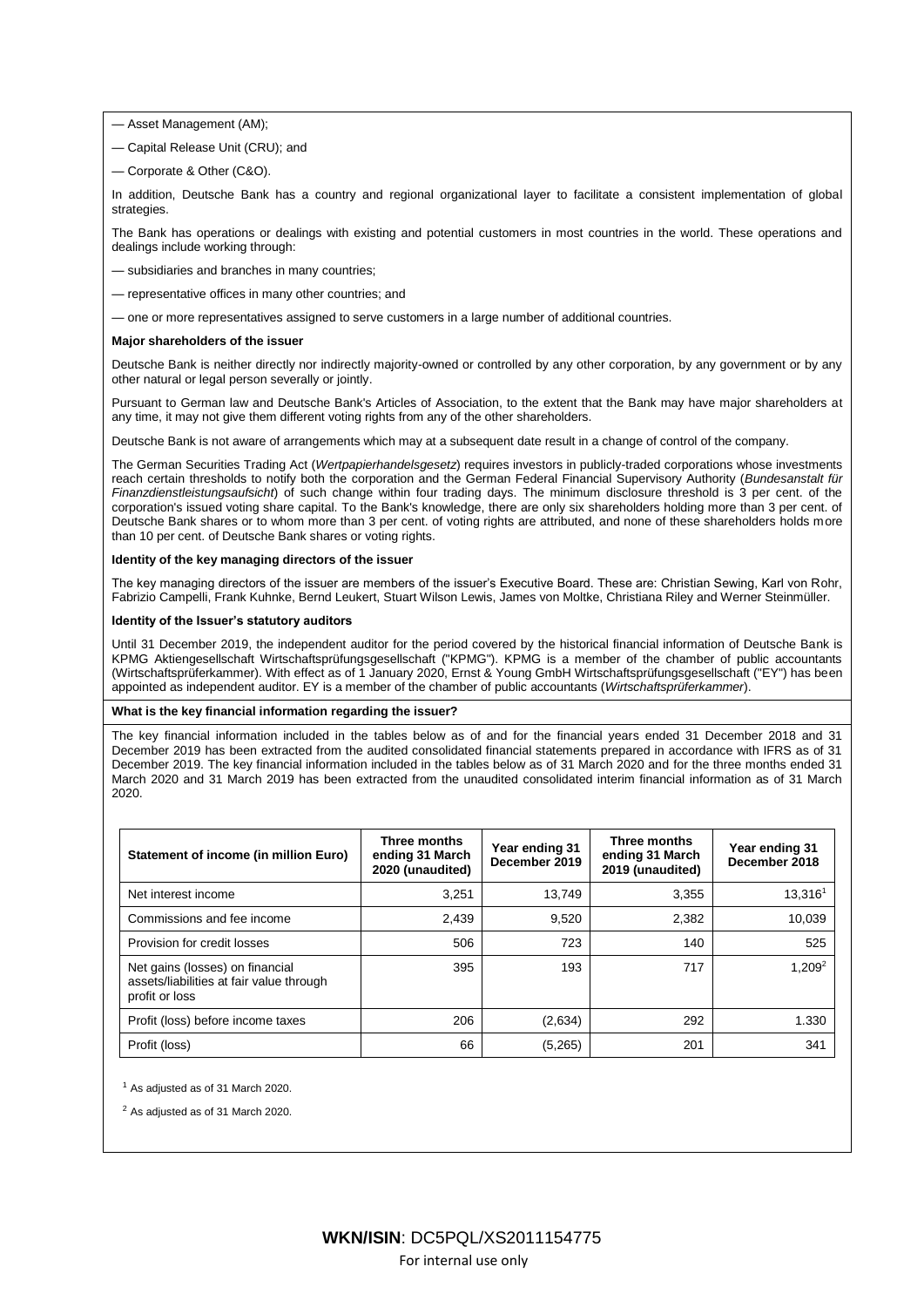| <b>Balance sheet (amounts)</b><br>in million Euro) | 31 March 2020 (unaudited) | 31 December 2019 | 31 December 2018 |
|----------------------------------------------------|---------------------------|------------------|------------------|
| Total assets                                       | 1,491,203                 | 1,297,674        | 1,348,137        |
| Senior debt                                        | 100,674                   | 101,187          | 108,389          |
| Subordinated debt                                  | 7,203                     | 6,934            | 6,717            |
| Loans at amortized cost                            | 454,518                   | 429,841          | 400,297          |
| Deposits                                           | 566,910                   | 572,208          | 564,405          |
| Total equity                                       | 63,360                    | 62,160           | 68,737           |
| Common Equity Tier 1<br>capital ratio              | 12.8%                     | 13.6%            | 13.6%            |
| Total capital ratio                                | 16.6%                     | 17.4 %           | 17.5 %           |
| Leverage ratio (fully loaded)                      | 4.0%                      | 4.2%             | 4.1%             |

## **What are the key risks that are specific to the issuer?**

The Issuer is subject to the following key risks:

**Macroeconomic, Geopolitical and Market Environment:** As a global investment bank with a large private client franchise, our businesses are materially affected by global macroeconomic and financial market conditions. Significant risks exist that could negatively affect the results of operations and financial condition in some of our businesses as well as our strategic plans, including deterioration of the economic outlook for the euro area and slowing in emerging markets, trade tensions between the United States and China as well between the United States and Europe, inflation risks, Brexit and geopolitical risks. Also, as a result of the risks posed by the COVID 19 pandemic, we may be materially adversely affected by a protracted downturn in local, regional or global economic conditions.

**Business and Strategy:** Our results of operation and financial condition continue to be negatively impacted by the challenging market environment, uncertain macroeconomic and geopolitical conditions, lower levels of client activity, increased competition and regulation, and the immediate impact of our strategic decisions. If we are unable to improve our profitability as we continue to face these headwinds, we may be unable to meet many of our strategic aspirations, and may have difficulty maintaining capital, liquidity and leverage at levels expected by market participants and our regulators.

**Regulation and Supervision:** Regulatory reforms enacted and proposed in response to weaknesses in the financial sector, together with increased regulatory scrutiny more generally, have had and continue to have a significant impact on us and may adversely affect our business and ability to execute our strategic plans. Competent regulators may prohibit us from making dividend payments or payments on our regulatory capital instruments or take other actions if we fail to comply with regulatory requirements.

**Increased Capital Requirements**: Regulatory and legislative changes require us to maintain increased capital and bail-inable debt (debt that can be bailed in in resolution) and abide by tightened liquidity requirements. These requirements may significantly affect our business model, financial condition and results of operations as well as the competitive environment generally. Any perceptions in the market that we may be unable to meet our capital or liquidity requirements with an adequate buffer, or that we should maintain capital or liquidity in excess of these requirements or another failure to meet these requirements could intensify the effect of these factors on our business and results.

**Internal Control Environment:** A robust and effective internal control environment and adequate infrastructure (comprising people, policies and procedures, controls testing and IT systems) are necessary to ensure that we conduct our business in compliance with the laws, regulations and associated supervisory expectations applicable to us. We have identified the need to strengthen our internal control environment and infrastructure and have embarked on initiatives to accomplish this. If these initiatives are not successful or are delayed, our reputation, regulatory position and financial condition may be materially adversely affected, and our ability to achieve our strategic ambitions may be impaired.

**Litigation, Regulatory Enforcement Matters and Investigations:** We operate in a highly and increasingly regulated and litigious environment, potentially exposing us to liability and other costs, the amounts of which may be substantial and difficult to estimate, as well as to legal and regulatory sanctions and reputational harm. We and our subsidiaries are involved in various litigation proceedings, including civil class action lawsuits, arbitration proceedings and other disputes with third parties, as well as regulatory proceedings and investigations by both civil and criminal authorities in jurisdictions around the world.

#### **Section C – Key information on the securities**

#### **What are the main features of the securities?**

### **Type of securities**

The Securities are *Certificates*.

### **Class of securities**

The Securities will be represented by a global security (the "**Global Security**"). No definitive Securities will be issued. The Securities will be issued in bearer form.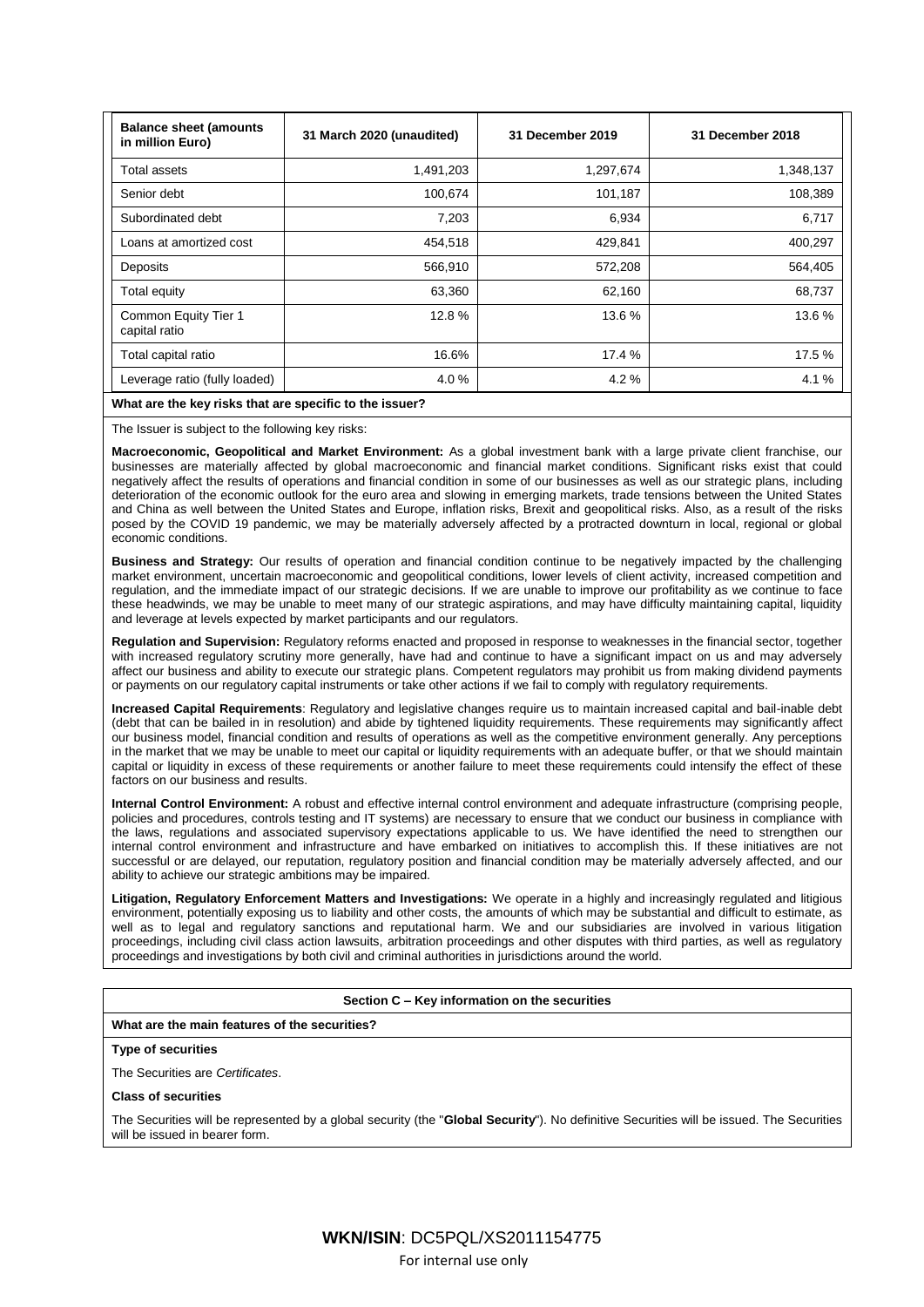## **Securities identification number(s) of the securities**

ISIN: XS2011154775 / WKN: DC5PQL

#### **Applicable law of the securities**

The Securities will be governed by German law. The constituting of the Securities may be governed by the laws of the jurisdiction of the Clearing Agent.

#### **Restrictions on the free transferability of the securities**

Each Security is transferable in accordance with applicable law and any rules and procedures for the time being of any Clearing Agent through whose books such Security is transferred.

### **Status of the securities**

The Securities (other than Securities that are secured by a segregated pool of collateral assets) constitute unsecured and unsubordinated preferred liabilities of the Issuer ranking *pari passu* among themselves and *pari passu* with all other unsecured and unsubordinated preferred liabilities of the Issuer, subject, however, to statutory priorities conferred to certain unsecured and unsubordinated preferred liabilities in the event of Resolution Measures imposed on the Issuer or in the event of the dissolution, liquidation, Insolvency, composition or other proceedings for the avoidance of Insolvency of, or against, the Issuer.

## **Ranking of the securities**

The ranking of the Issuer's liabilities in insolvency or in the event of the imposition of Resolution Measures, such as a bail-in, is determined by German law. The Securities (other than Securities that are secured by a segregated pool of collateral assets) are unsecured unsubordinated preferred liabilities that would rank higher than the Issuer's regulatory capital, its subordinated liabilities and its unsecured unsubordinated non-preferred liabilities. The liabilities under the Securities rank *pari passu* with other unsecured unsubordinated preferred liabilities of the Issuer, including but not limited to derivatives, structured products and deposits not subject to protection. The liabilities under the Securities rank below liabilities protected in Insolvency or excluded from Resolution Measures, such as certain protected deposits.

#### **Rights attached to the securities**

The Securities provide holders of the Securities, on redemption or upon exercise, subject to a total loss, with a claim for payment of a cash amount.

The Partial Capital Protection Certificate with Cap and Strike is capital protected at maturity at a percentage or an amount specified in the Final Terms and linked to the performance of the Underlying. This partial capital protection means that redemption of the Partial Capital Protection Certificate with Cap and Strike at maturity is promised at the percentage of the Initial Issue Price or an amount specified in the Final Terms. The redemption, which will not take place until maturity, is not guaranteed by a third party, but solely assured by the Issuer and is therefore dependent on the Issuer's ability to meet its payment obligations.

Investors receive a minimum of the Partial Capital Protection Amount and a maximum of the Maximum Amount on the Settlement Date.

- a) If the Final Reference Level is as specified in the Final Terms either (i) above or (ii) equal to or above the Cap, investors receive the Maximum Amount on the Settlement Date.
- b) If the Final Reference Level is, as specified in the Final Terms, either (i) above or (ii) equal to or above the Strike, but, as specified in the Final Terms, either (i) below or (ii) equal to or below the Cap, investors participate in both the positive and the negative performance of the Underlying at maturity, based on the Initial Reference Level and taking into account the Participation Factor, if specified in the Final Terms, with negative performance being taken into account only down to the level of the Strike.
- c) If the Final Reference Level is, as specified in the Final Terms, either (i) below or (ii) equal to or below the Strike, investors receive the Partial Capital Protection Amount on the Settlement Date.

## In return for the partial capital protection, investors limit their possible return to the Maximum Amount.

| <b>Security Type</b>    | Certificate / Partial Capital Protection Certificate with Cap and Strike, Green Securities |
|-------------------------|--------------------------------------------------------------------------------------------|
| <b>Issue Price</b>      | EUR 100 per Certificate                                                                    |
| <b>Issue Date</b>       | 30 September 2020                                                                          |
| <b>Nominal Amount</b>   | EUR 100 per Certificate                                                                    |
| Settlement              | <b>Cash Settlement</b>                                                                     |
| Initial Reference Level | The Reference Level on the Initial Valuation Date                                          |

For internal use only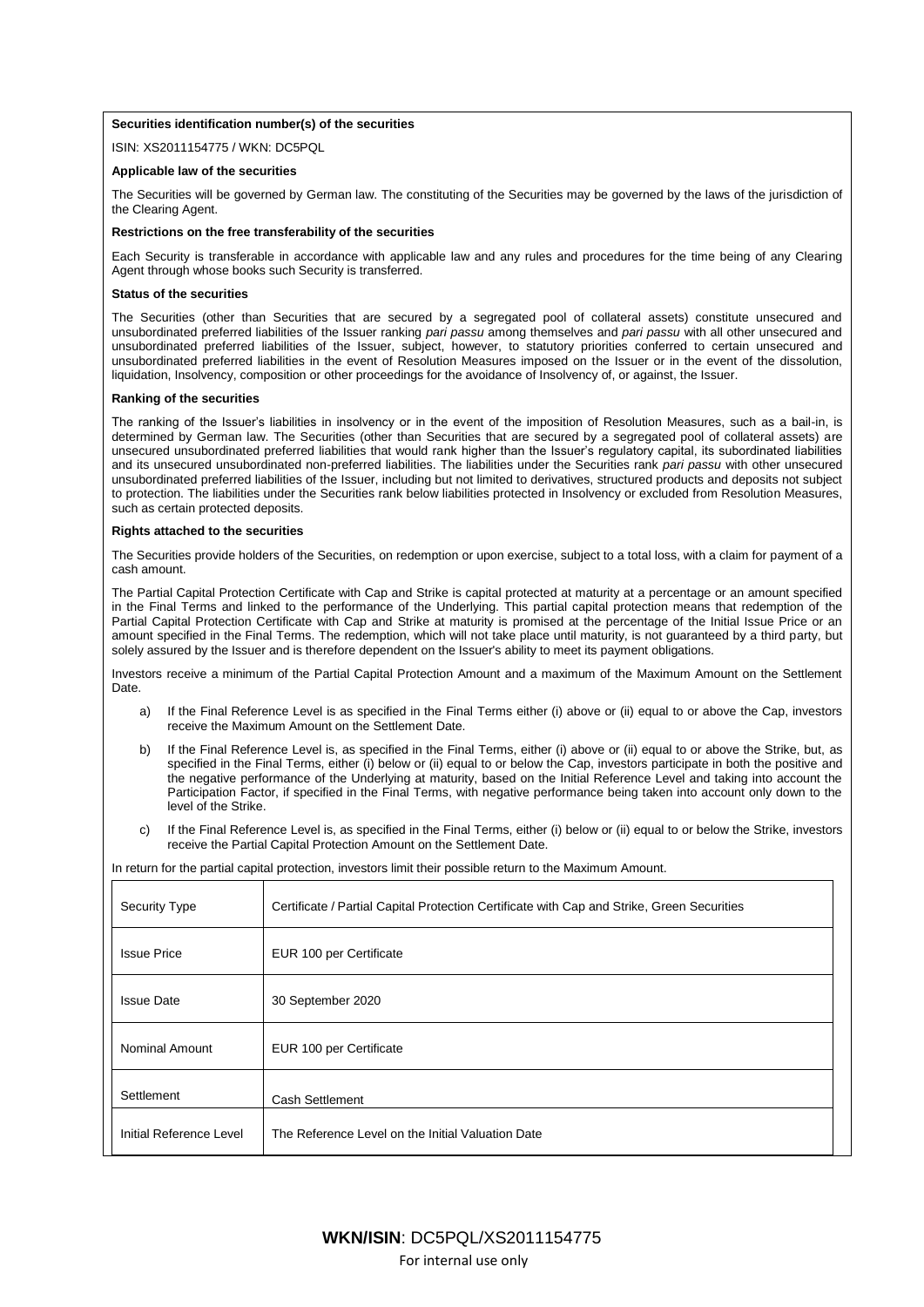| Final Reference Level                              | The Reference Level on the Valuation Date                                                                                                                                                                                                                                                                                                                                                                                                                                                                                                                                                                                                       |
|----------------------------------------------------|-------------------------------------------------------------------------------------------------------------------------------------------------------------------------------------------------------------------------------------------------------------------------------------------------------------------------------------------------------------------------------------------------------------------------------------------------------------------------------------------------------------------------------------------------------------------------------------------------------------------------------------------------|
| Reference Level                                    | In respect of any day, an amount (which shall be deemed to be a monetary value in the Settlement<br>Currency) equal to the Relevant Reference Level Value on such day quoted by or published on the<br>Reference Source.                                                                                                                                                                                                                                                                                                                                                                                                                        |
| <b>Relevant Reference</b><br>Level Value           | The official closing level of the Underlying on the Reference Source                                                                                                                                                                                                                                                                                                                                                                                                                                                                                                                                                                            |
| <b>Initial Valuation Date</b>                      | 28 September 2020                                                                                                                                                                                                                                                                                                                                                                                                                                                                                                                                                                                                                               |
| <b>Valuation Date</b>                              | 26 September 2024                                                                                                                                                                                                                                                                                                                                                                                                                                                                                                                                                                                                                               |
| Maximum Amount                                     | <b>EUR 120</b>                                                                                                                                                                                                                                                                                                                                                                                                                                                                                                                                                                                                                                  |
| <b>Settlement Date</b>                             | 30 September 2024 or, if such day is not a Business Day, the Settlement Date is postponed to the<br>next day which is a Business Day.                                                                                                                                                                                                                                                                                                                                                                                                                                                                                                           |
| Coupon Payment                                     | Coupon Payment does not apply                                                                                                                                                                                                                                                                                                                                                                                                                                                                                                                                                                                                                   |
| <b>Strike</b>                                      | 85 per cent. of the Initial Reference Level                                                                                                                                                                                                                                                                                                                                                                                                                                                                                                                                                                                                     |
| Cap                                                | 120 per cent. of the Initial Reference Level                                                                                                                                                                                                                                                                                                                                                                                                                                                                                                                                                                                                    |
| Cash Amount                                        | If the Final Reference Level is less than the Strike, the Partial Capital Protection Amount;<br>(a)<br>if the Final Reference Level is equal to or above the Strike, but below the Cap, an amount<br>(b)<br>equal to the sum of (i) EUR 100 and (ii) the product of EUR 100 and the difference of (x)<br>and (y) where<br>(x) is the quotient of:<br>(A) the Final Reference Level (as numerator) and<br>(B) the Initial Reference Level (as denominator); and<br>(y) is 1;<br>(c) if the Final Reference Level is equal to or above the Cap, the Maximum Amount.<br>provided that the Cash Amount will not be greater than the Maximum Amount. |
| <b>Partial Capital</b><br><b>Protection Amount</b> | 85 percent of the Issue Price.                                                                                                                                                                                                                                                                                                                                                                                                                                                                                                                                                                                                                  |
| Type of Exercise                                   | European Style                                                                                                                                                                                                                                                                                                                                                                                                                                                                                                                                                                                                                                  |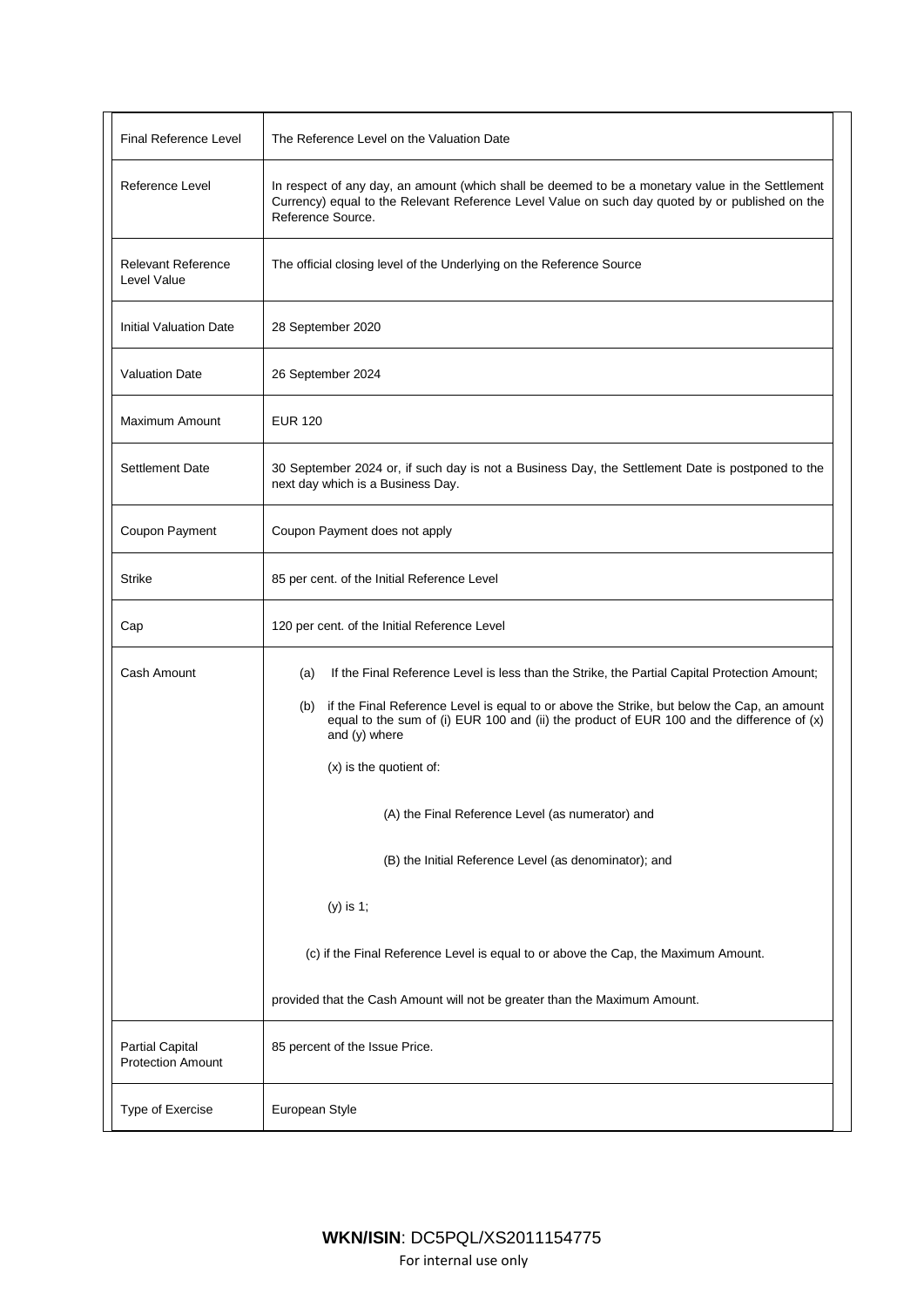| Exercise Date                 | the Valuation Date                                                                                                                                                                                                                                                                                                                                                                                                                      |  |
|-------------------------------|-----------------------------------------------------------------------------------------------------------------------------------------------------------------------------------------------------------------------------------------------------------------------------------------------------------------------------------------------------------------------------------------------------------------------------------------|--|
| Automatic Exercise            | Automatic Exercise is applicable.                                                                                                                                                                                                                                                                                                                                                                                                       |  |
| <b>Settlement Currency</b>    | <b>EUR</b>                                                                                                                                                                                                                                                                                                                                                                                                                              |  |
| <b>Business Day</b>           | A day on which the Trans-European Automated Real-time Gross settlement Express Transfer<br>(TARGET2) system (or any successor thereto) is open, and on which commercial banks and foreign<br>exchange markets settle payments in the Business Day Location(s) specified in the Specific Terms<br>of the Securities and on which each relevant Clearing Agent settles payments. Saturday and Sunday<br>are not considered Business Days. |  |
| <b>Business Day Locations</b> | Frankfurt am Main and London                                                                                                                                                                                                                                                                                                                                                                                                            |  |
|                               |                                                                                                                                                                                                                                                                                                                                                                                                                                         |  |

| Number of Securities:                         | up to 175,000 Securities at EUR 100.00 each with an aggregate nominal amount of up to EUR<br>17,500,000 |
|-----------------------------------------------|---------------------------------------------------------------------------------------------------------|
| Currency:                                     | Euro (" EUR")                                                                                           |
| Name and address of<br>the Paying Agent:      | Deutsche Bank AG                                                                                        |
|                                               | Via Filippo Turati 27                                                                                   |
|                                               | 20121 Milan                                                                                             |
|                                               | Italy                                                                                                   |
| Name and address of<br>the Calculation Agent: | Deutsche Bank AG                                                                                        |
|                                               | Taunusanlage 12                                                                                         |
|                                               | 60325 Frankfurt am Main                                                                                 |
|                                               | Germany                                                                                                 |
| Underlying                                    | Type: Index                                                                                             |
|                                               | Name: STOXX Europe ESG Leaders Select 30 EUR Index                                                      |
|                                               | <b>Index Sponsor: STOXX Limited</b>                                                                     |

### **Information on the historical and ongoing performance of the Underlying and its volatility can be obtained on the public website under http://www.stoxx.com/index.htm on the pages Bloomberg** *SEESGSEP <Index>* **and Reuters Code**  *.SEESGSEP*

## **Limitations to the rights attached to the Securities**

Under the conditions set out in the Terms and Conditions, the Issuer is entitled to terminate the Securities and to amend the Terms and Conditions.

## **Where will the securities be traded?**

Application will be made to admit to trading the Securities on the multilateral trading facility (MTF) EuroTLX of EuroTLX SIM S.p.A., which is not a regulated market for the purposes of Directive 2014/65/EU (as amended).

## **What are the key risks that are specific to the securities?**

#### **Risks at Maturity**

If the Final Reference Level is, as specified in the Final Terms, either (i) below or (ii) equal to or below the Strike, the Partial Capital Protection Certificate with Cap and Strike involves a risk of loss if the redemption amount equal to the percentage of the Initial Issue Price or Amount specified in the Final Terms is lower than the purchase price of this product. In such a case, investors will suffer a loss, the amount of which will be greater, the lower the price or level of the Underlying at maturity

### **Risks associated with Market Disruptions**

Subject to certain conditions being met, the Calculation Agent may determine that a Market Disruption has occurred. This means that the price or level of the Underlying cannot be determined, at least temporarily. Market Disruptions may occur on an exchange relevant for the Underlying, particularly in the event of trade interruptions. This may have an effect on the timing of valuation and may delay payments on or the settlement of the Securities.

> **WKN/ISIN**: DC5PQL/XS2011154775 For internal use only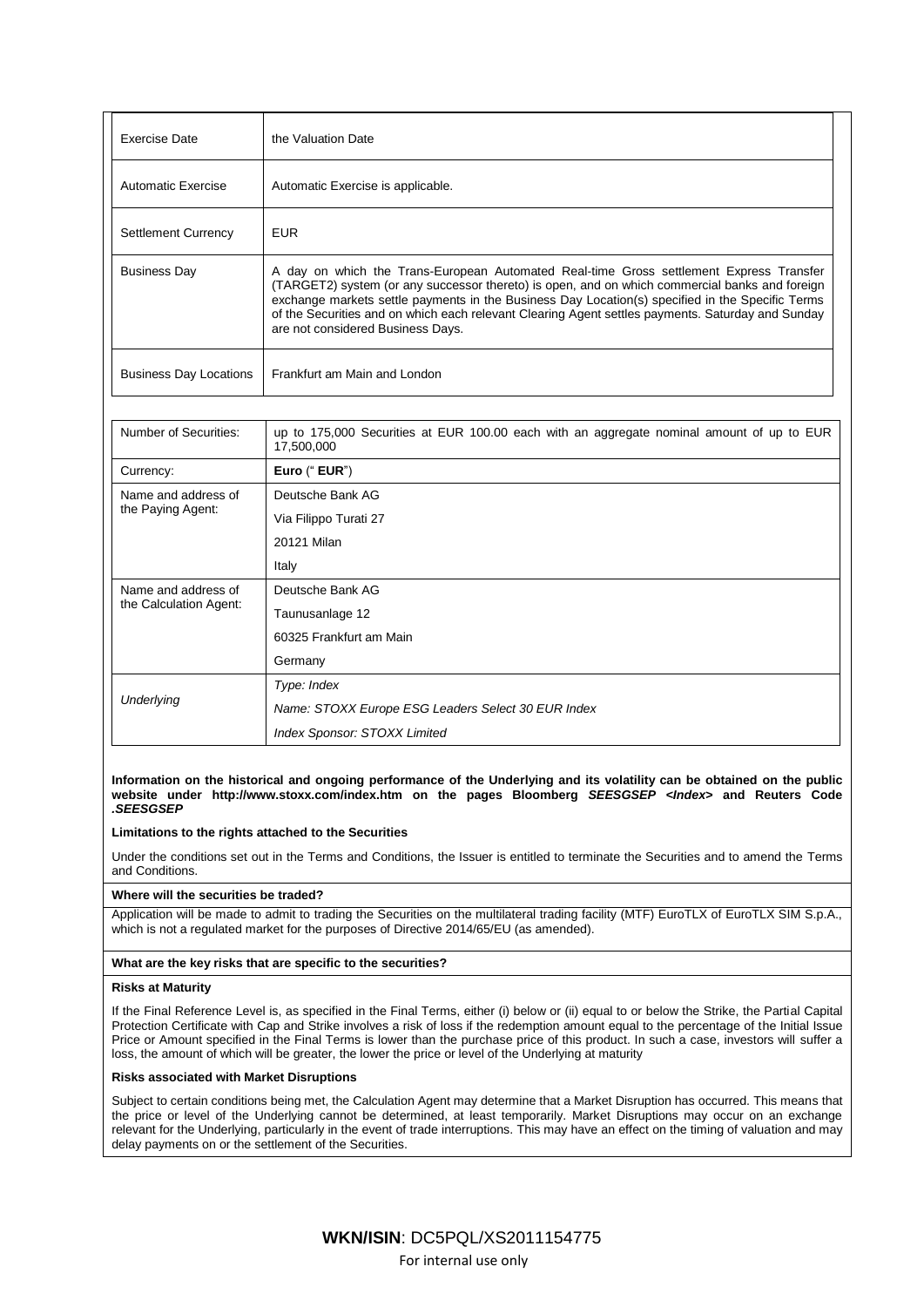#### **Risks associated with Adjustment and Termination Events**

Subject to certain conditions being met, the Issuer may replace Underlyings, adjust the Final Terms or terminate the Securities. In case of a termination, the Issuer will pay, usually prior to the scheduled settlement date of the Securities, an amount determined by the Calculation Agent. Such amount may be significantly less than an investor's initial investment in Securities and in certain circumstances may be zero.

Any adjustment or termination of the Securities or replacement of an Underlying may lead to a loss in value of the Securities or may at maturity lead to the realisation of losses or even to the total loss of the invested amount. It is also not excluded that an adjustment measure will later prove to be incorrect or to be disadvantageous for Securityholders. A Securityholder could also be put in an economically worse position by the adjustment measure than before such adjustment measure.

#### **Risks associated with Underlying**

Market risk is the most significant cross-product risk factor in connection with Underlyings of all kinds. An investment in Securities linked to any Underlying may bear similar market risks to a direct investment in the relevant index**.**

The performance of Securities depends on the performance of the price or level of the Underlying and therefore on the value of the embedded option. This value may be subject to major fluctuations during the term. The higher the volatility of the Underlying is, the greater the expected intensity of such fluctuations is. Changes in the price or level of the Underlying will affect the value of the Securities, but it is impossible to predict whether the price or level of the Underlying will rise or fall.

Securityholders thus bear the risk of unfavourable performance of the Underlying, which may lead to loss in value of the Securities or a reduction of the cash amount, up to and including total loss.

#### **Exchange rate / currency risks**

An investment in the Securities involves exchange rate and/or currency risks, if the Settlement Currency of the Securities is different from the currency of a Securityholder's home jurisdiction. Furthermore, the Securities also lead to an exchange rate and currency risk, because the price or level of the Underlying is determined in a currency other than the Settlement Currency (the so-called Reference Currency). In addition to the risk of an adverse development of the Underlying there is the risk of a loss in value of the relevant rate of exchange which can, respectively, offset any favourable development of the Underlying.

#### **The Securities may be Illiquid**

It is not possible to predict if and to what extent a secondary market may develop in the Securities or at what price the Securities will trade in the secondary market or whether such market will be liquid. Insofar and as long as the Securities are listed or quoted or admitted to trading on a stock exchange, no assurance is given that any such listing or quotation or admission to trading will be maintained. Higher liquidity does not necessarily result from a listing, quotation or admission to trading.

If the Securities are not listed or quoted or admitted to trading on any stock exchange or quotation system, pricing information for the Securities may be more difficult to obtain and the liquidity of the Securities may be adversely affected. The liquidity of the Securities may also be affected by restrictions on offers and sales of the Securities in some jurisdictions.

Even where an investor is able to realise its investment in the Securities by selling this may be at a substantially lower value than its original investment in the Securities. Depending on the structure of the Securities, the realisation value at any time may be zero (0), which means a total loss of the capital invested. In addition, a transaction fee may be payable in respect of a sale of the Securities.

#### **Regulatory Bail-in and other Resolution Measures**

Laws enable the competent resolution authority to also take measures in respect of the Securities. These measures may have an adverse effect on the Securityholders.

If the legal requirements are met in respect of the Issuer, Bafin as the resolution authority, may, in addition to other measures, write down Securityholders' claims from the Securities in part or in full or convert them into equity (shares) of the Issuer ("**Resolution Measures**"). Other Resolution Measures available include (but are not limited to) transferring the Securities to another entity, varying the terms and conditions of the Securities (including, but without limitation to, varying the maturity of the Securities) or cancelling the Securities. The competent resolution authority may apply Resolution Measures individually or in any combination.

If the resolution authority takes Resolution Measures, Securityholders bear the risk of losing their claims from the Securities. In particular, this includes their claims for payment of the cash amount or redemption amount or for delivery of the delivery item.

## **Section D – Key information on the offer of securities to the public and/or the admission to trading on a regulated market**

**Under which conditions and timetable can I invest in this security?**

#### **General terms, conditions and expected timetable of the offer**

#### **Offering Period**

The offer of the Securities starts on 17 August 2020 and ends with the close of 24 September 2020 (end of primary market). In any case the offer ends with expiry of the validity of the Prospectus, unless another prospectus provides for a continued offer.

The Issuer reserves the right for any reason to reduce the number of Securities offered.

**Cancellation of the issuance of the** *Securities*

The Issuer reserves the right for any reason to cancel the issuance of the Securities.

**Early closing of the offering period of the Securities**

For internal use only